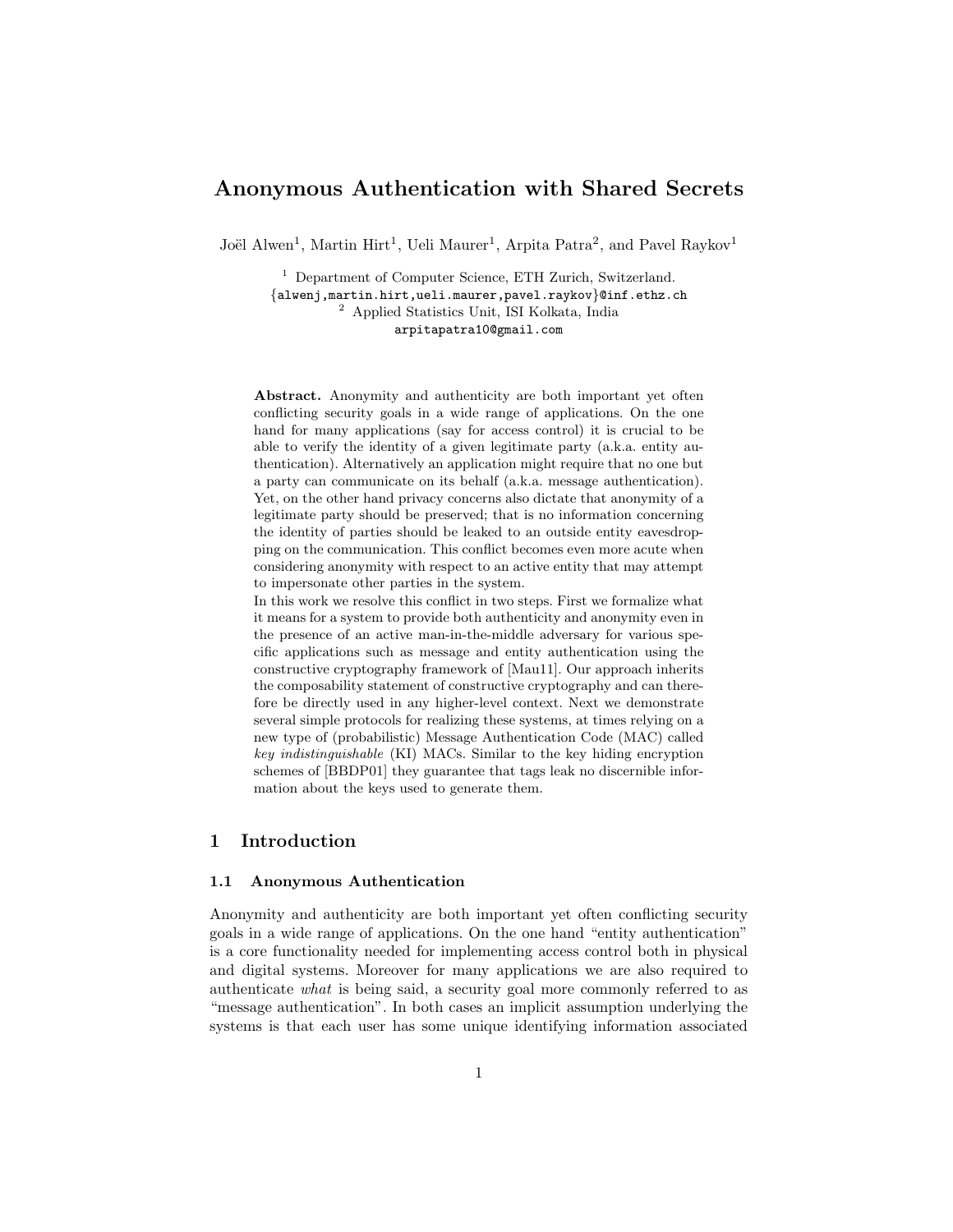with them which they can use either to prove who they are or what they are saying.

On the other hand, in a world where privacy matters, providing identifying information over public channels leads to an inherent conflict between the desire for authenticity (the property that no one else can claim to be you) and anonymity (the guarantee that external parties learn nothing about your identity). The problem is especially acute in light of the fact that many authentication protocols for physical access control are implemented using RFID tokens, where the communication can easily be eavesdropped, and the tokens can often be accessed wirelessly from a significant distance and without the consent or even awareness of the owner. Moreover mobile phones, constantly communicating over the public radio spectrum, also make use of uniquely identifying information for authenticating their communication with the network. Even on the internet when using a proxy or onion routing service to hide ones IP address a user interacts with a service requiring some form of authentication (say a VPN) may still not enjoy anonymity if the service does not make use of an anonymous authentication protocols.

In particular we stress that using cryptographic tools (to achieve secrecy and/or authenticity) over an anonymous channel generally destroys the anonymity of the channel. For example, if a challenge-response protocol based on a MAC and shared secret keys is used for client authentication, then the MAC values (aka tags) may leak partial information about the key, which means that an adversary can recognize that the same client is involved in different sessions, i.e., one loses unlinkability and hence also anonymity.

The goal of this work is to resolve this conflict allowing for the design of systems which provably guarantee both properties regardless of the greater context in which they are used.

## 1.2 Our Contributions

On the highest level we achieve our stated goal via two phases. First we cleanly, formally and composably capture what it means for a system to provide both authenticity and anonymity even in the presence of an active man-in-the-middle adversary for an array of specific applications such as message and entity authentication. Next we prove the security of several simple protocols for realizing these systems, at times relying on a new type of Message Authentication Code (MAC) introduced in [AHM<sup>+</sup>14].

Formalizing Anonymous Authentication. In more detail, the first contribution of this work is to intuitively model a variety of resources providing anonymity. We do this in the constructive cryptography framework of  $[Mau11]$ <sup>3</sup>, inheriting its general composability guarantees. Concretely we define anonymous variants of insecure channels  $(\mathcal{F}_{A-IC})$ , authenticated channels  $(\mathcal{F}_{A-AC})$ , secure channels  $(\mathcal{F}_{A-SC})$  and entity authentication  $(\mathcal{F}_{A-EA})$ . Each primitive is modelled as an

<sup>3</sup>One could also give an equivalent formulation in the UC framework.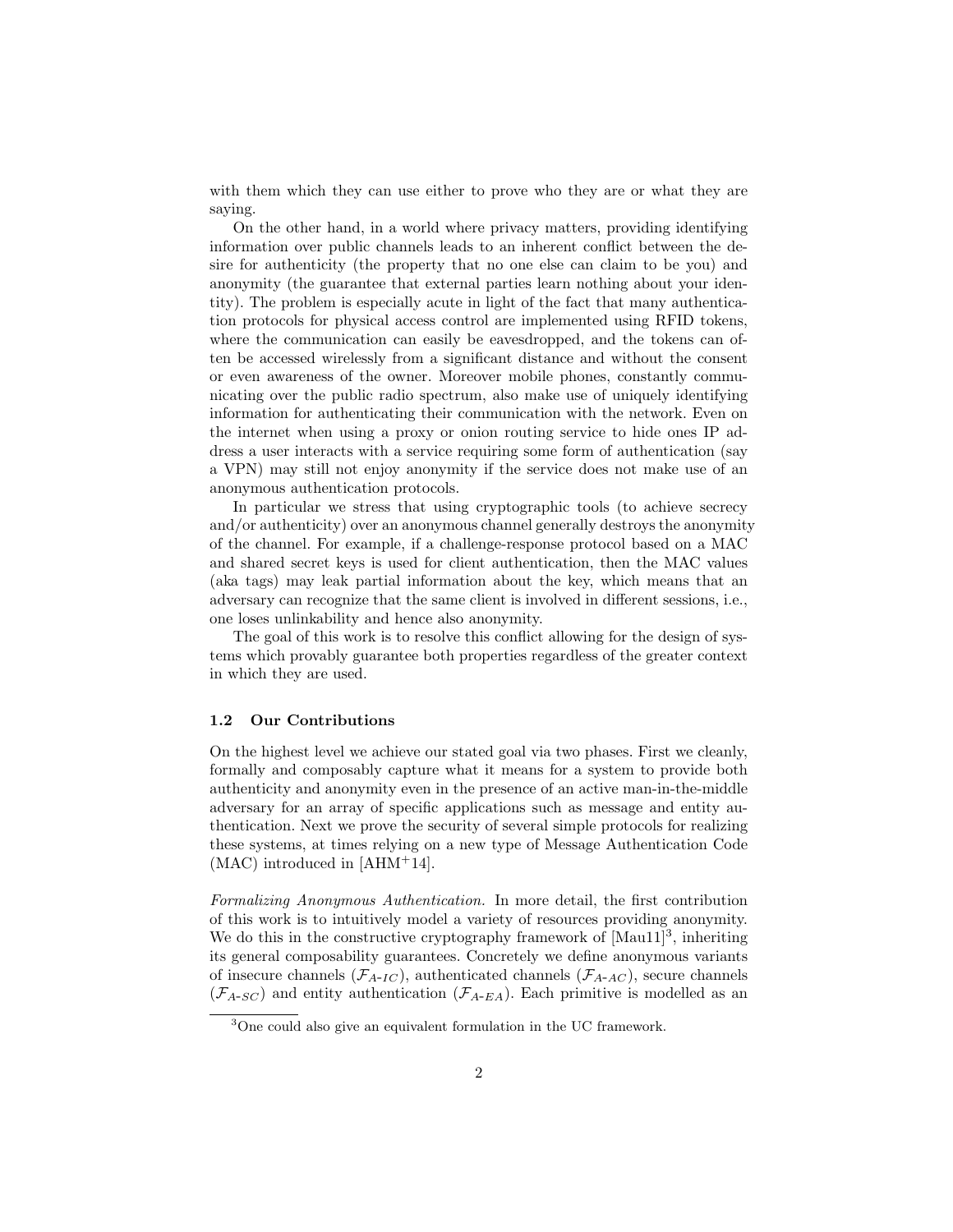ideal resource which explicitly shows the abilities and limits of an active man-inthe-middle adversary. For example, the ideal resource of an anonymous secure channel allows a sender to send a message to a receiver such that the adversary learns only the length of the message. The only actions permitted to the adversary are to cause delivery of any message previously sent by a sender (but without learning either the contents of the message or the identity of its sender).

Constructions. The second contribution is to prove security for various constructions of stronger anonymous primitives from weaker ones (see Figure 1 for the overview). In particular, we build anonymous variants of authenticated channels from insecure channels (and a pairwise shared-key setup denoted with  $K$ ), entity authentication from authenticated channels (and a type of insecure broadcast channel denoted with  $\mathcal{F}_{IB}$ ) and secure channels from authenticated channels. While most of the constructions are relatively immediate the proofs are often significantly more involved and it is these we consider to be the second contribution of this work. Some of the information theoretic constructions are decidedly unpractical (and should be viewed more as feasibility results) but we also provide several optimizations decreasing both communication and computational complexity. Combined with the pseudo-random function (PRF) based MAC of [AHM+14] these give rise to practically interesting protocols for constructing anonymous message authentication and entity authentication from anonymous insecure channels and insecure broadcast in the shared key setting.



Fig. 1. The overview of resources and relations among them. The single arrow  $(\rightarrow)$ denotes computational constructions, while double arrow  $(\Rightarrow)$  denotes informationtheoretic constructions.

All computational constructions in this work rely on a novel primitive called key indistinguishable (KI) message authentication codes (MAC). Similar to the notion of a key hiding public key encryption scheme [BBDP01] these are (probabilistic) MACs such that tags generated with different keys cannot be distinguished from tags generated with the same key. $\frac{4}{1}$  This notion was introduced in [AHM<sup>+</sup>14] where a variety of constructions are given based on both blackbox primitives (such as PRFs, weak PRFs and HPS) as well as concrete number theoretic assumptions (such as DDH, LWE and LPN).

<sup>4</sup>Or more generally using the same or different states.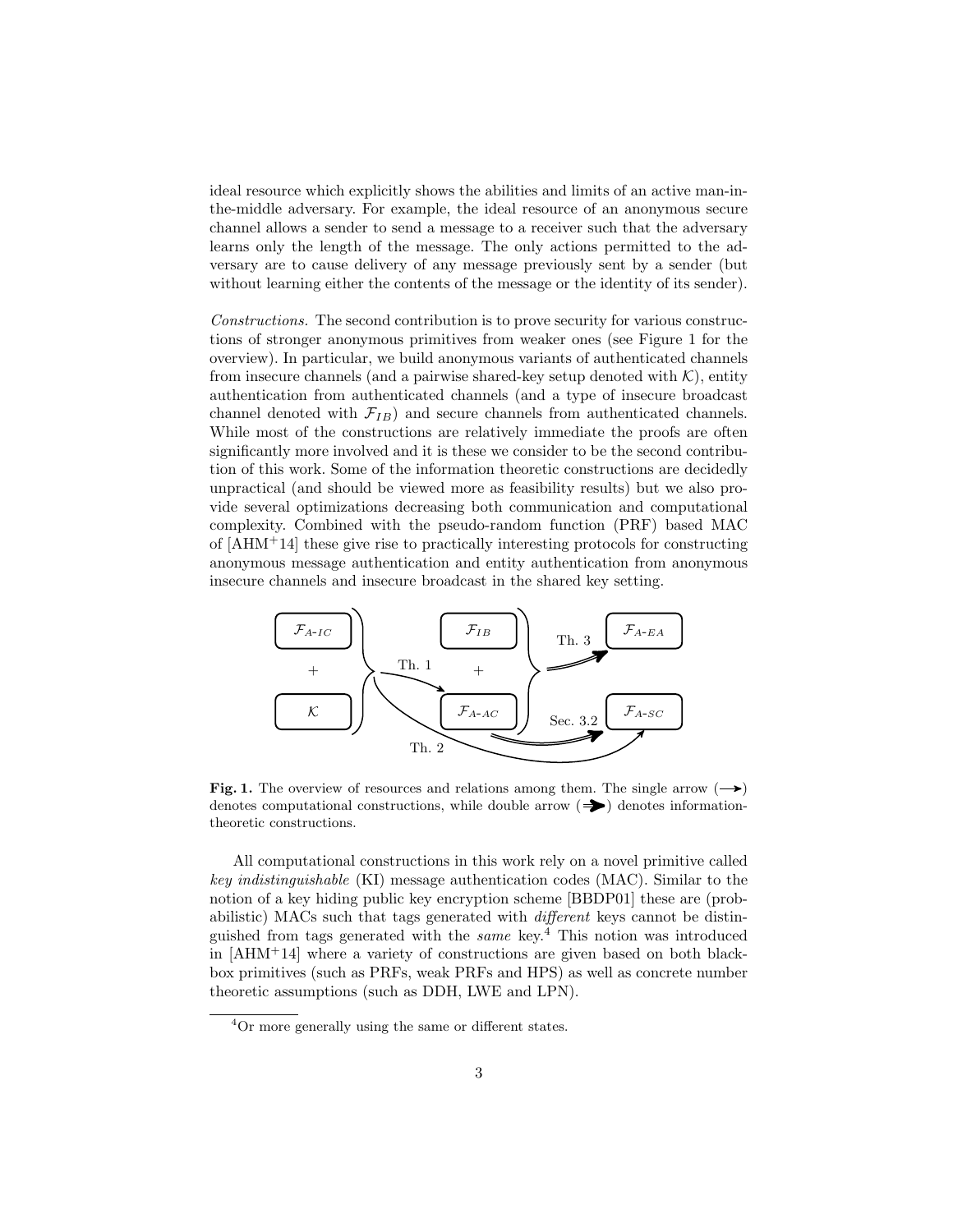Determnistic Devices. We remark that while most of our protocols require parties to be probabilistic (which may be a problem for extremely light-weight computing devices) they can easily and generically be translated into stateful but deterministic parties by using a PRG.<sup>5</sup>

Robustness to Side-Channels. An important consequence of how we define these resources is that we capture various types of information which may potentially be available to an adversary through side-channels. Technically this is done by providing extra capabilities and information to the distinguisher<sup>6</sup>  $\overline{D}$  whose goal it is to tell the construction and ideal resource apart. In particular while no information concerning the identities of anonymous parties leaks on the adversarial interface of a given resource, D can trivially obtain such information from say the receivers interface. Thus D can make use of such information to aid in its task. In other words even an adversary equipped with such a side-channel learns no more from its interface to the real communication resource used to run the protocol than it does from the side-channel and the adversarial interface to the the ideal resource. It is this property which is central to the intuitive claim of composability for all our constructions.<sup>7</sup>

Besides side-channels leaking information related to identities another important type of side-channel we model concerns the relative order in which parties respond. In particular responses are always initiated at the behest of D. This is of particular interest in a setting with mobile phones of differing computational power or RFID tags positioned at differing distances from the adversary.

Exact Security. All reductions we give come with an exact security analysis (as opposed to asymptotic ones). We see at least two advantages in taking this approach. First, such results greatly facilitate comparing the quality/efficiency trade-off obtained via different constructions especially when based on the same underlying cryptographic assumptions. A somewhat less common but equally relevant advantage is that such statements make explicit the benefits obtained by enforcing constraints on the adversary through implementation choices. Take for example a protocol whose security degrades say in  $q/|\mathcal{M}|$ : the number of times an adversary can interact with a client divided by the size of the messages space supported by a MAC. Normally such a protocol would require a MAC with at least 160-bit messages to be considered secure. However, if implemented on hardware which guarantees failure after a limited number of interactions, say  $q \leq 2^{10}$  (a common assumption in the RFID setting) the MAC now needs only to support 100-bit messages potentially reducing the hardware costs of the resulting implementation significantly.

<sup>&</sup>lt;sup>5</sup>In particular the security proof for the probabilistic setting then automatically carries over (at least in a computational sense) by preceding the proof with a hybrid argument replacing the output of each call to the PRG with fresh random numbers.

<sup>6</sup> called the "environment" in the language of UC.

<sup>7</sup>And more abstractly, this property plays an important role in the composition theorem of [Mau11].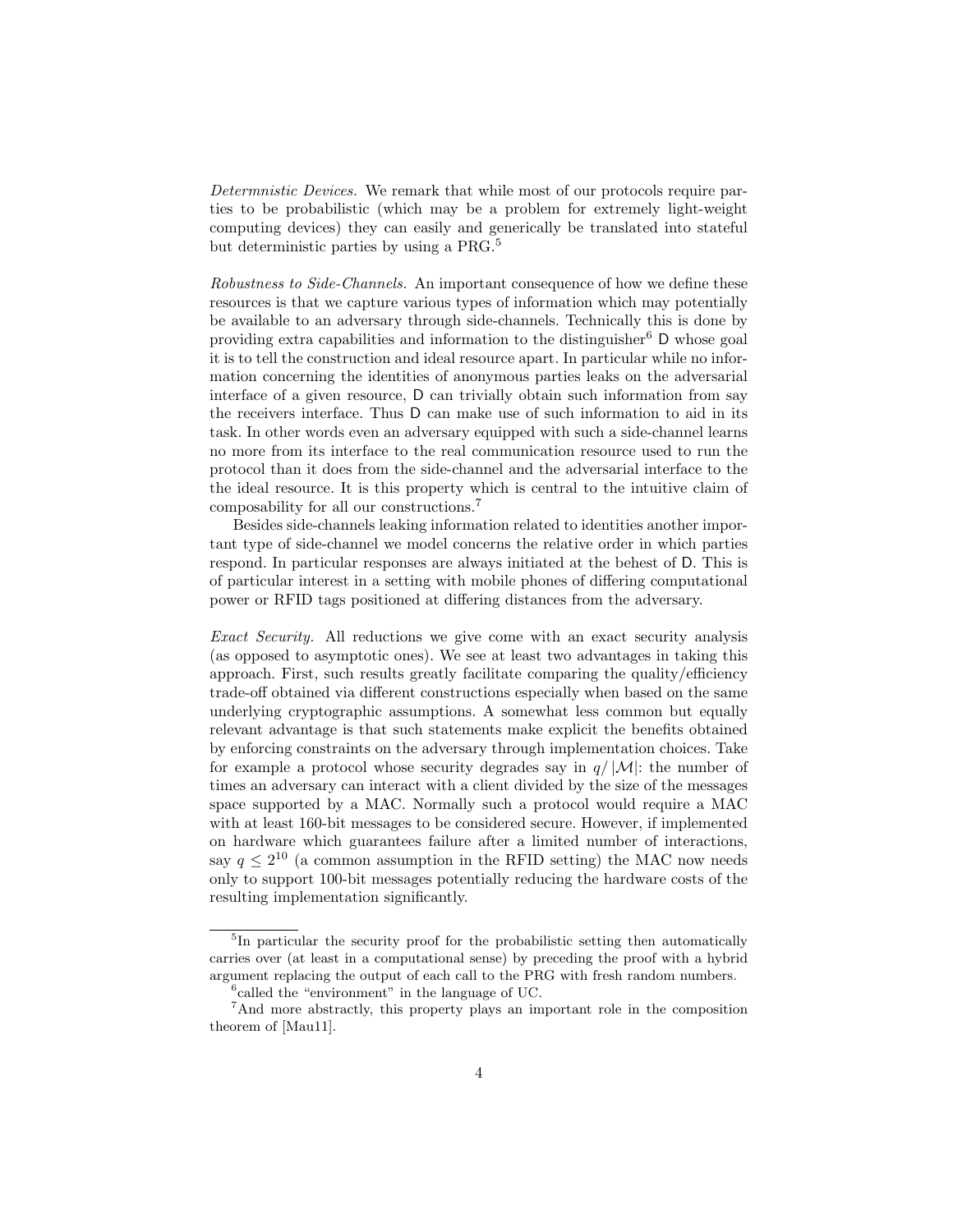#### 1.3 Related Work

We provide an overview of the related literature which can, roughly speaking, be divided up into those concerned with generic entity authentication, anonymous entity authentication for RFIDs and anonymous authentication for mobile phone networks.

Entity Authentication. A large body of work going back almost 30 years has considered a range of security notions for unilateral entity authentication which, broadly speaking, consist of an "information collection" phase followed by an "attack" phase. An elegant overview elucidating their relationships can be found in [MT12]. Borrowing the language of [MT12] we can informally characterise a given security notion using three types of oracles  $C$ ,  $S$  and  $T$ , namely the honest client (prover), server (verifier) and a transcript oracle<sup>8</sup> respectively. A particular security notion is then defined via two subsets of these oracles indicating the resources available to the adversary during the two respective phases. For example  $({C}, {S})$ -auth security, traditionally referred to as *active* security, allows the adversary oracle access to the client in the first phase while only allowing access to the server in the attack phase. Another common example is  $({T}, {S})$ -auth which is traditionally referred to as *passive* security.

While classical entity authentication protocols [FS86, GQ88, Sch89, Oka92] focus on the public key setting satisfying weaker security notions (i.e. passive and active security) more recent works (especially in the context of RFID identification protocols) are set in the shared-key model and achieve increasingly strong types of security culminating in several variants of man-in-the-middle (MiM) security. In this work we consider  $({C, S}, {S})$ -auth which [MT12] show to be strictly weaker than  $({}, {C, S})$ -auth (also used in [BR93, Vau10] for example). We justify this choice by arguing that the later MiM variant is in fact stronger than needed in real world applications. In particular it is unavoidable that an adversary, with online access to  $C$  during the attack phase, can convince  $S$  to accept (e.g. by blindly forwarding messages). Thus, in contrast to  $({}, {C, S})$ -auth, we have opted for a security notion which does not rule out adversaries convincing  $S$  using an *online*  $C$  through more involved means such as by modifying  $C$ 's messages  $9$ .

Anonymous Public-Key Encryption. Kohlweiss et al. [KMO<sup>+</sup>13] initiated the study of anonymity in the constructive cryptography framework. They considered a single sender multi-receiver setting where the sender and receivers communicate via a receiver-anonymous insecure channel. In such a setting they apply a public-key encryption in order to achieve a receiver-anonymous confidential channel. While achieving confidentiality with a public-key encryption is straightforward, one needs to additionally assume that the employed scheme is

<sup>8</sup>Upon each invocation the transcript oracle outputs a freshly sampled transcript between the honest server and client.

<sup>&</sup>lt;sup>9</sup>As is done for example in the separating example between the two notions in [MT12].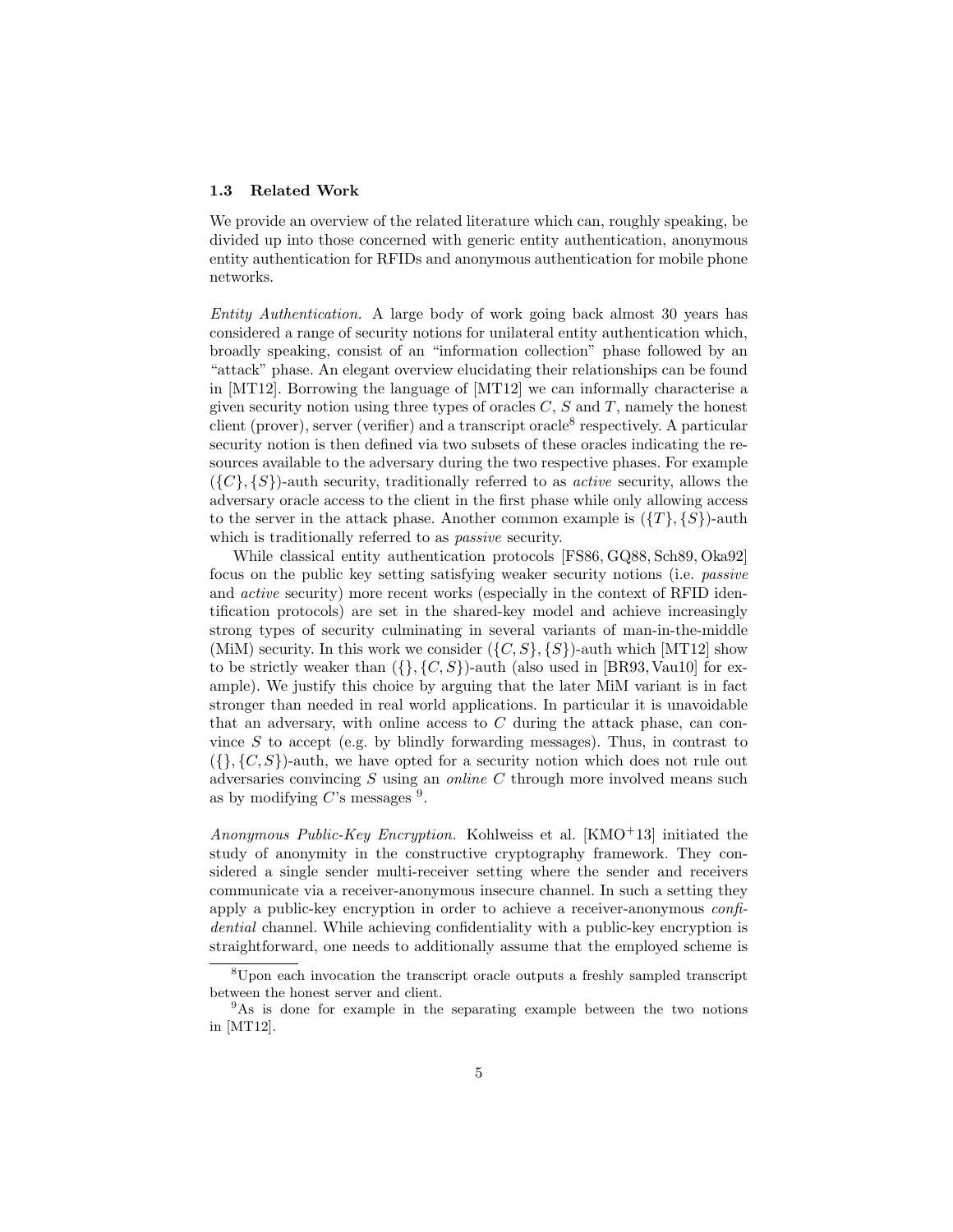key-private [BBDP01], i.e., which essentially means that for two given public keys and one ciphertext, one cannot decide for which public key this ciphertext is valid.

Anonymous Authentication for RFIDs. Anonymous authentication has primarily been studied in the context of entity authentication especially in the context of RFID systems, where anonymity is of particular interest. Unfortunately these results are tailored to this specific application and do not put forward a general framework for anonymous authentication as in this work.

Furthermore, most of the suggested schemes are proven secure using gamebased notions [Vau10,HPVP11,DLYZ11], where security of the real world system is guaranteed only within the particular (often complex) context described by the game. Therefore it often remains unclear within which greater context such protocols can be used. For example, in perhaps the most popular such notion of [Vau10] and its derivatives (ex. [HPVP11]), the anonymity of a new session is defined only against adversaries which do not learn the identities of clients involved in previous (successful) sessions. In particular this means such protocols can not, a priori, be used in a greater context where an adversary may have access to say the full output of an RFID reader at any point in time. However ideally one would hope for a protocol which is again anonymous once the adversary looses such side-channel access to the card reader.

Composable security (UC) is considered in [ACdM05], but this solution assumes purely passive tags, which an adversary can easily overwrite, hence security cannot be achieved against a MiM adversary. Recently, [BLdMT09] and [BM11] provide composable (UC) security, but the clients must be stateful.

Note that the term "anonymous authentication" is at times also used for group authentication, where the server must not learn which particular client is authenticating. This is not the scope of this paper.

Anonymous Authentication for Mobile Phone Networks. Besides the RFID setting the models and definitions in this work also apply to authentication requirements in other radio communication networks such as mobile and satellite phone systems. For example, in the specification of the 3rd (and later) generation mobile phone systems by the 3GPP, a crucial key agreement (KA) phase between end-users and the network operator is described. While this phase involves communication over the public radio spectrum (an insecure, but potentially anonymous communication channel) the specification explicitly lists both end-user anonymity (preservation) and authenticity as key design goals for this phase [rGPP12]. To achieve this, a unique long-term secret is shared between each end-user device, called a Universal Subscriber Identification Module (USIM), and the services provider. Crucially, because the actual mobile devices (e.g. cellphones, tablets) are not trusted, all secret key operations on the userend are performed on the USIM; a very light-weight computing device. This in turn has lead to the use of light-weight cryptographic primitives in the form of symmetric key algorithms such as those used in this work.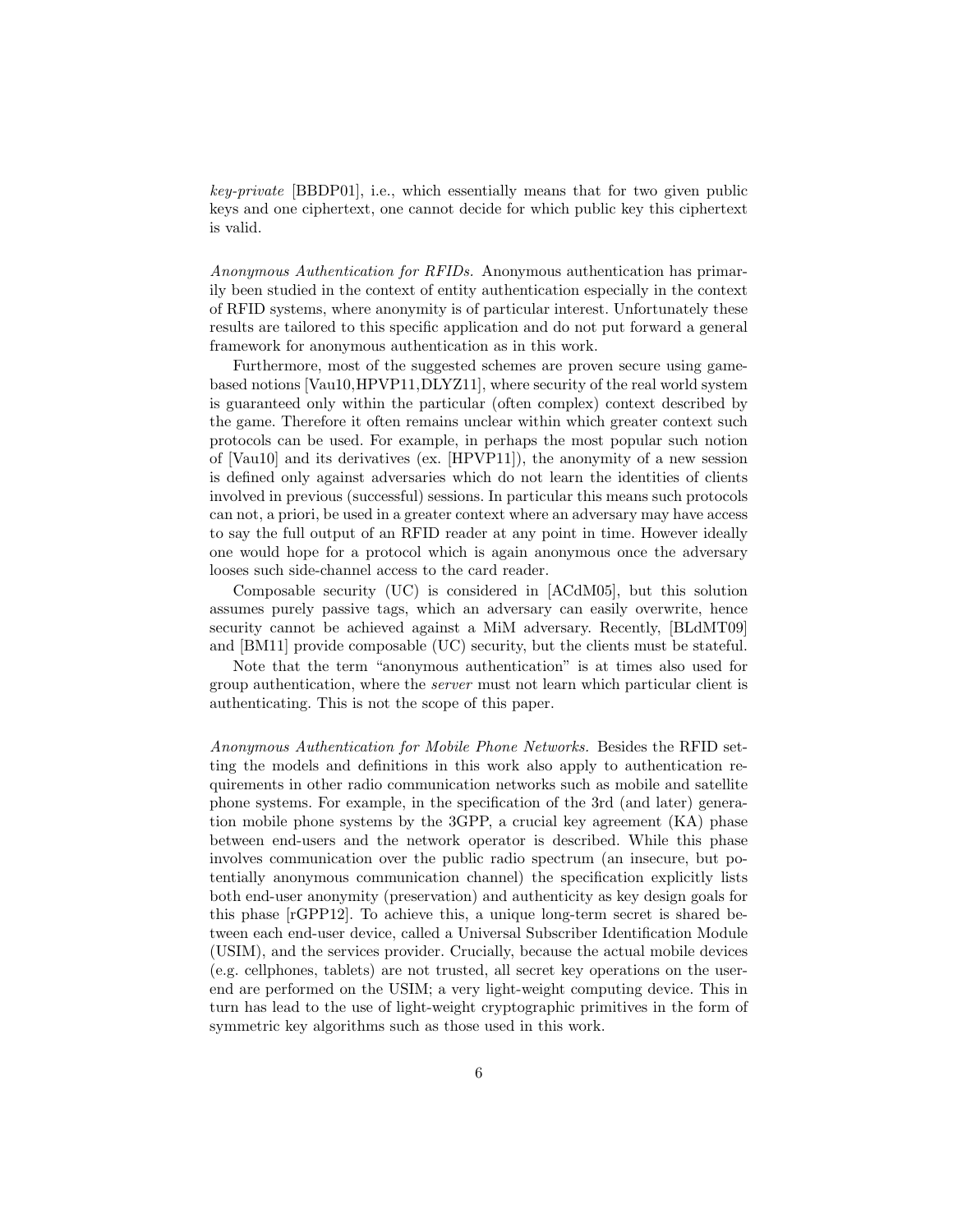Existing solutions leave much to be desired both in terms of anonymity [KAC08, AMRR11,AMR<sup>+</sup>12 and authenticity [TM12] and a large body of work with adhoc security arguments focuses on improving the status quo (e.g. [BR05,KO05, GVI06,SAJ07,CRS11,CRS12]). Notable exceptions are the works of [AMRR11,  $TM12, AMR<sup>+</sup>12$ ] which make use of more formal symbolic analysis to discover some vulnerabilities in existing solutions. Finally in the concurrent and independent work of [LSWW13] a complex game-based security model, targeted specifically at the setting of UMTS/LTE client-network communication (including the KA), is presented. Moreover existing solutions are shown to satisfy a limited notion of anonymity and (roughly speaking)  $({C, S}, {S})$ -authenticity under some novel yet plausible assumptions concerning key component functions used in the protocols.

In light of these results we view our work as making significant progress towards developing a formal yet intuitively tractable and secure model, compatible with the language and tools of modern cryptography, for capturing and analyzing the stated design goals of mobile phone networks together with examples of rigorously analyzed solutions. While we by no means claim the model (nor protocols) to be directly applicable in this arena we do believe them to represent an important step forward towards developing more satisfactory security guarantees for this extensively deployed application.

## 1.4 Outline

In Section 2 we briefly review the constructive cryptography framework [Mau11] (with support for making exact security statements), and review two security notions for MAC schemes.

In Section 3 we present the anonymous authentication resources for various applications and provide information theoretic and computational constructions. We also describe some more efficient variants thereof. In particular we describe a protocol providing a trade-off allowing a potentially much more efficient server protocol for realizing entity authentication at the cost of maintaining a short but mutable state on the client side.

# 2 Definitions

We review the constructive cryptography framework which we use to define anonymous authentication protocols. Next, in this section we define several security notions for MACs including key-indistinguishability as well as a variety of unforgeability definitions.

# 2.1 Constructive Cryptography and Exact Security

The primary goal of this work is to build anonymous authentication protocols under various assumptions such that the resulting protocols can be used as a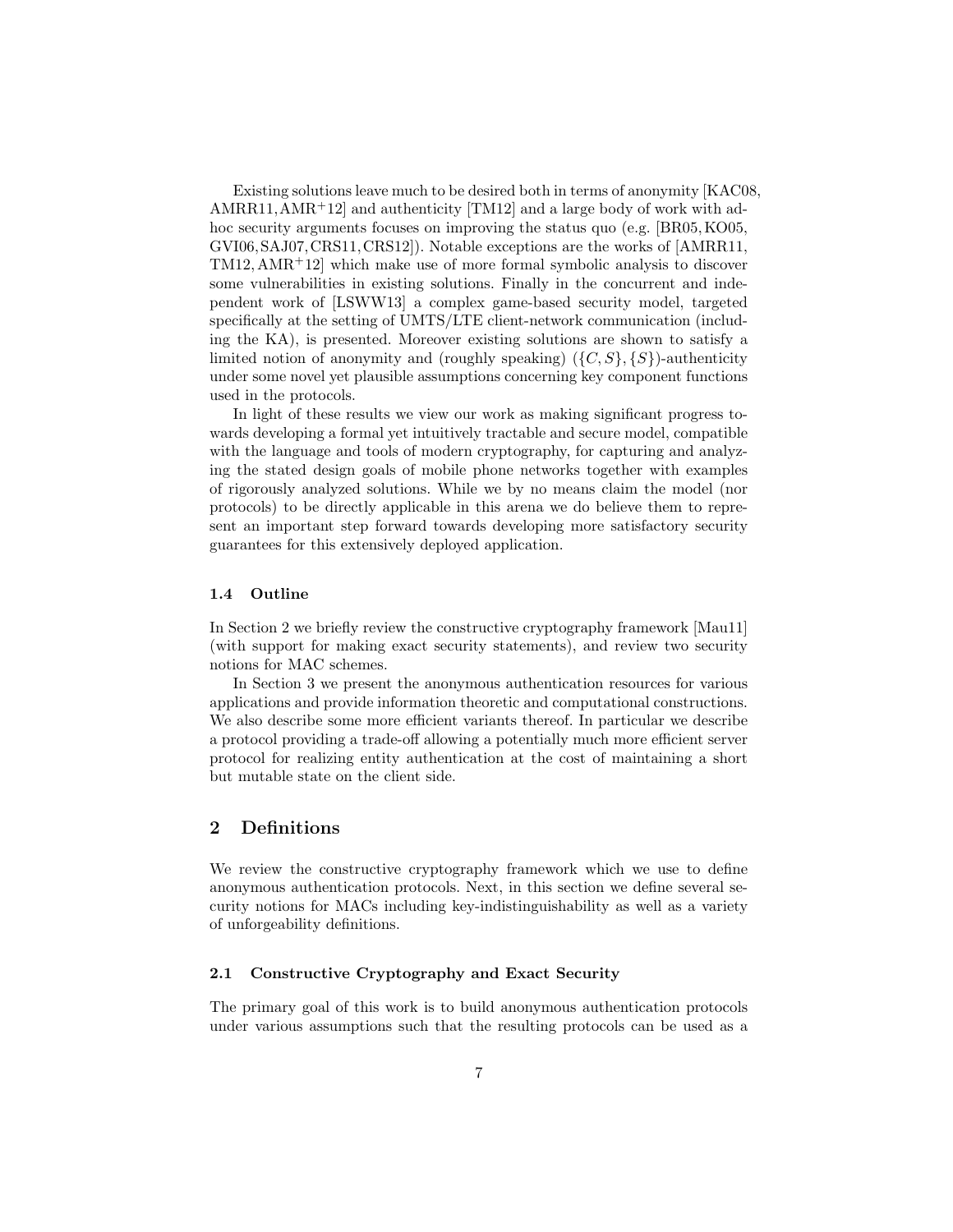building block within any greater system. This gives rise to two defining characteristics of our security notions.

On the one hand we require an arbitrarily composable security guarantee. For this we use the constructive cryptography [Mau11] (CC) framework which allows for real/ideal type definitions supporting very strong "general" composability. On the other hand in practice concrete security matters. So departing somewhat from the asymptotic statements used in many such definitions we provide precise security claims detailing the exact security as a function of the properties of the underlying assumptions. In doing so we provide a method to evaluate the practicality and efficiency of using different constructions and basing security on different concrete assumptions.

Recalling the CC Framework. We recall the main ideas of the CC framework and refer to [Mau11] for further details. Similar to the Universal Composability (UC) framework of Canetti [Can01] the CC framework makes use of two types of basic computational systems. The first are called resources which are equipped with a set of interfaces<sup>10</sup>. We generally denote resources using calligraphic capital letters such as  $R$  and  $\mathcal F$ . Each interface captures the capabilities of a particular party which interacts with the system. The second type of systems are called converters (such as a protocol  $\pi$  or simulator  $\sigma$ ). Converters have an internal interface through which they are connected to the available resources and an external interface through which the composed system is accessed by the context in which it is being used. In contrast to the UC framework we do not assume the presence of a network of insecure channels and instead explicitly define all communication resources we use in any given statement.

The CC framework allows for the presence of several resources for which the || operator is used. For example the system where say resources modeling a setup R and an insecure channel F are present is denoted by  $(R||\mathcal{F})$ . Moreover resources can be composed with (possibly multiple) converters giving rise to a network of computational systems which we refer to as a composed system. More concretely a broadcast channel (resource) together with several protocols (converters) forms a composed system. To denote this composed system obtained by attaching say a protocol  $\pi$  to resource  $\mathcal R$  on interface I we write  $\pi^I \mathcal R$ <sup>11</sup> As usual a security definition in the CC framework involves equating two composed systems; intuitively modeling the "real" and "ideal" worlds respectively.

We wish to capture the intuition of providing "security against an attacker". For this we model the capabilities of an adversary using a given resource via an *adversarial interface.* Generally a resource  $\mathcal{R}$  modeling the real world provides non-trivial capabilities on the adversarial interface (say full man-in-the-middle (MiM) access) while the ideal resource  $\mathcal F$  only provides very restricted capabilities on that interface. The desired intuition is then captured by detailing a

 $10$ In the language of UC we speak of ideal functionalities and of ITM communication tapes in the language of ITMs.

<sup>&</sup>lt;sup>11</sup>We note that resources and composed systems are actually computational objects of the same type and so at times we also use calligraphic capital letters to denote a composed system.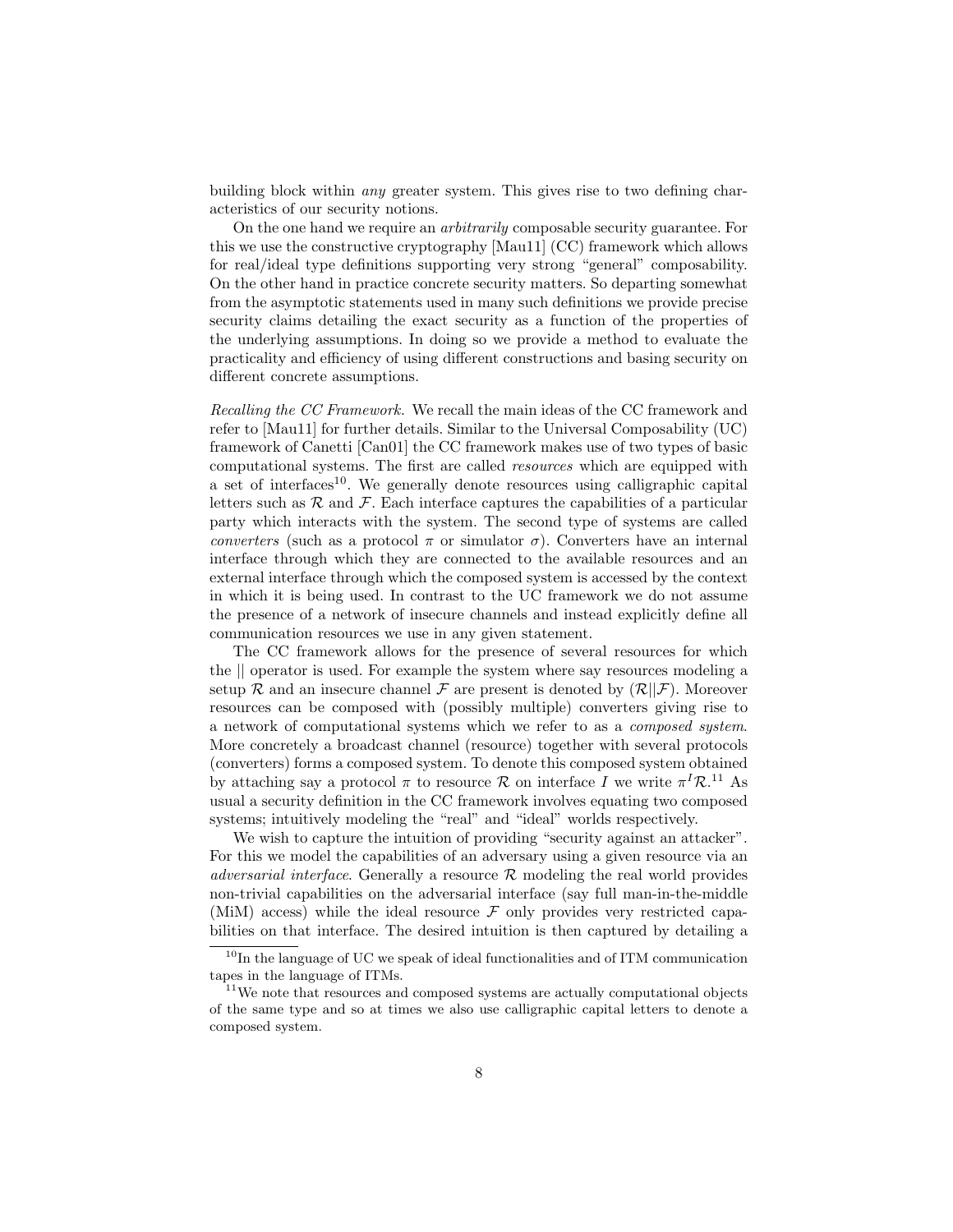simulator converter which attaches to adversarial interface of  $\mathcal F$  and produces an on-line translation (a.k.a. a simulation) making the interface look like the adversarial interface of R. Unlike UC, the CC framework does not model the adversary as an (arbitrary) separate entity (converter). Instead CC's approach could be thought of as UC in the special case of the dummy adversary, which acts as a transparent conduit between its inner and outer interfaces.<sup>12</sup>

Finally the CC framework allows for security definitions which support "general composition". That is the real and ideal composed systems are interchangeable *regardless* of the context in which they are used.<sup>13</sup> For this CC like UC uses an online adaptive distinguisher D (i.e. the "environment" in UC) whose goal it is to tell the two systems apart. Intuitively D models the arbitrary context in which the systems might be used and relative to which they should be interchangeable. Technically D is given access to all interfaces of either the real or ideal system and, after arbitrary interaction with the system, D outputs a bit indicating whether it believes this was the real or the ideal system.

Exact Security. We develop the notation for making exact security statements in the CC framework. Take a fixed pair of systems  $\mathcal R$  and  $\mathcal F$  with k interfaces. We consider a parametrized class of  $(t, x_1, \ldots, x_k)$ -distinguishers D running in time t and querying the  $i<sup>th</sup>$  interface at most  $x<sub>i</sub>$  times during the interaction with a system ( $\mathcal R$  or  $\mathcal F$ ). The advantage of a specific D from this class  $\Delta^D(\mathcal R,\mathcal F)$ is defined to be  $|Pr[D(\mathcal{R}) \to 1] - Pr[D(\mathcal{F}) \to 1]|$ . We will write  $\mathcal{R} \approx_{\alpha} \mathcal{F}$  (where  $\alpha = (t, x_1, \ldots, x_k, \epsilon)$  to say that all distinguishers from this class have advantage at most  $\epsilon$ .<sup>14</sup> In this work all systems are also parameterized by a implicite security parameter  $\lambda$ . It can be understood to be fixed to an arbitrary value once and for all and then shared across all systems in any given theorem.

# 2.2 Message Authentication Codes (MAC)

In this subsection we define the syntax and several security properties for message authentication codes.

<sup>&</sup>lt;sup>12</sup>Indeed, as shown in the so called "Dummy Lemma" for various UC type frameworks, this restriction results in no loss of generality while making security proofs far more tractable.

<sup>&</sup>lt;sup>13</sup>This stands in contrast to say game based definitions which instead guarantee certain properties of a real world system only within the particular context captured by the game. For example the anonymity of the authentication protocols defined in [Vau10, HPVP11] holds only with respect to adversaries which remain oblivious to which parties have previously authenticated themselves during the life of the system (even for the "wide adversary" variants).

<sup>&</sup>lt;sup>14</sup>More specifically in this work the underlying cryptographic assumptions used give rise to the properties of the real world resource  $\mathcal R$  while the implementation choices can allow for bounding properties of D. The final distinguishing advantage of the real and ideal systems is usually a function of both types of properties.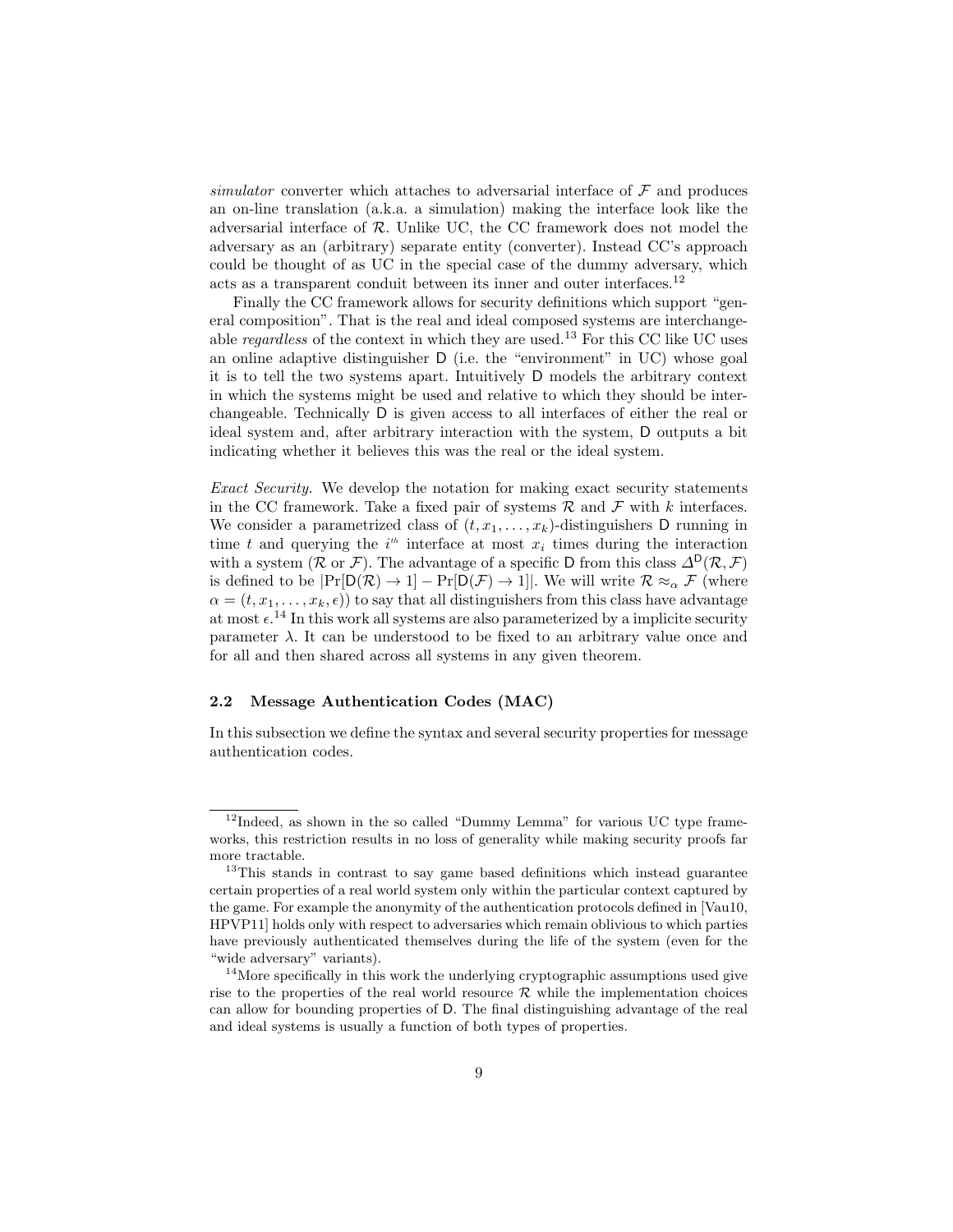Syntax. A message authentication code MAC =  $\{\kappa \in \mathcal{S}, \tau \in \mathcal{S}, \mathcal{S} \times \mathcal{S} \mid \kappa \in \mathcal{S} \text{ such that } \kappa \in \mathcal{S} \}$ rithms with associated key space  $\mathcal{K}$ , message space  $\mathcal{M}$ , and tag space  $\mathcal{T}$ .

- Key Generation. The probabilistic key generation algorithm  $k \leftarrow \kappa \epsilon(1^{\lambda})$ takes as input a security parameter  $\lambda \in \mathbb{N}$  (in unary) and outputs a secret key  $k \in \mathcal{K}$ .
- **Tagging.** The probabilistic authentication algorithm  $\tau \leftarrow \text{TAG}_k(m)$  takes as input a secret key  $k \in \mathcal{K}$  and a message  $m \in \mathcal{M}$  and outputs an authentication tag  $\tau \in \mathcal{T}$ .
- **Verification.** The deterministic verification algorithm  $VRFY_k(m, \tau)$  takes as input a secret key  $k \in \mathcal{K}$ , a message  $m \in \mathcal{M}$  and a tag  $\tau \in \mathcal{T}$  and outputs an element of the set {Accept, Reject}.

Next we define some useful properties such a triple of algorithms can have such as completeness and unforgeability. We also discuss a less common security notion for MACs, called key indistinguishability  $[AHM+14]$  which can only be achieved by randomized MACs. Each of the following definitions depend on a security parameter  $\lambda$ . However, in line with the above discussion on the treatment of the security parameter in our constructive statements, we ommit  $\lambda$  from our notation. Instead, to avoid clutter, we assume that all security properties in any given statement share the same fixed value of  $\lambda$ .

Completeness. We say that MAC has completeness error  $\eta$  if for all  $m \in \mathcal{M}$ ,

$$
\Pr[\text{vrfv}_k(m,\tau) = \text{Reject}: \quad k \leftarrow \text{KG}(1^{\lambda}), \tau \leftarrow \text{tag}_k(m)] \leq \eta.
$$

Unforgeability. We recall the standard notion security for (randomized) MACs; namely unforgeability under chosen message (and chosen verification) query attack (**uf-cmva**). We denote by  $\mathbf{Adv}_{MAC}^{\mathbf{uf-cmva}}(A, \lambda)$ , the *advantage* of the adversary A in forging the message for a random key  $k \leftarrow \kappa \mathsf{G}(1^{\lambda})$ . Formally it is the probability that the following experiment outputs 1.

# $Experiment.$   $\mathrm{Exp}_{\text{MAC}}^{\text{uf-cmva}}(A, \lambda)$

- $\; k \leftarrow \mathsf{KG}(1^\lambda)$
- $-$  Invoke  $A^{TAG_k(\cdot),VRFY_k(\cdot,\cdot)}$ .
- Output 1 if A queried  $(m^*, \tau^*)$  to  $\text{vRFY}_k(\cdot, \cdot)$  s.t.  $\text{vRFY}_k(m^*, \tau^*) = \text{Accept}$  and A did not receive  $\tau^*$  by querying  $m^*$  to  $\text{TAG}_k(\cdot)$ .

The above experiment can be weakened by relaxing point 2. in the winning condition of experiment  $Exp_{MAC}^{uf-cmva}$  to require that  $m^*$  has not previously been queried to  $\text{TAG}_k(\cdot)$ . We refer to the resulting notion as weakly unforgeable while referring to the more stringent security notions as *strongly* unforgeable. In general in this work unless stated explicitly otherwise we always mean the strong variants. Finally we can remove the adversary's access to the verification oracle in which case we refer the the experiment as cma rather than cmva.

We refer to an efficient (i.e. PPT) adversary A playing a **cmva** type experiments as a  $(t, q_t, q_v)$ -adversary if it runs in time at most t, and for any pair of oracles with a fixed key A makes at most  $q_t$  tag and  $q_v$  verification queries.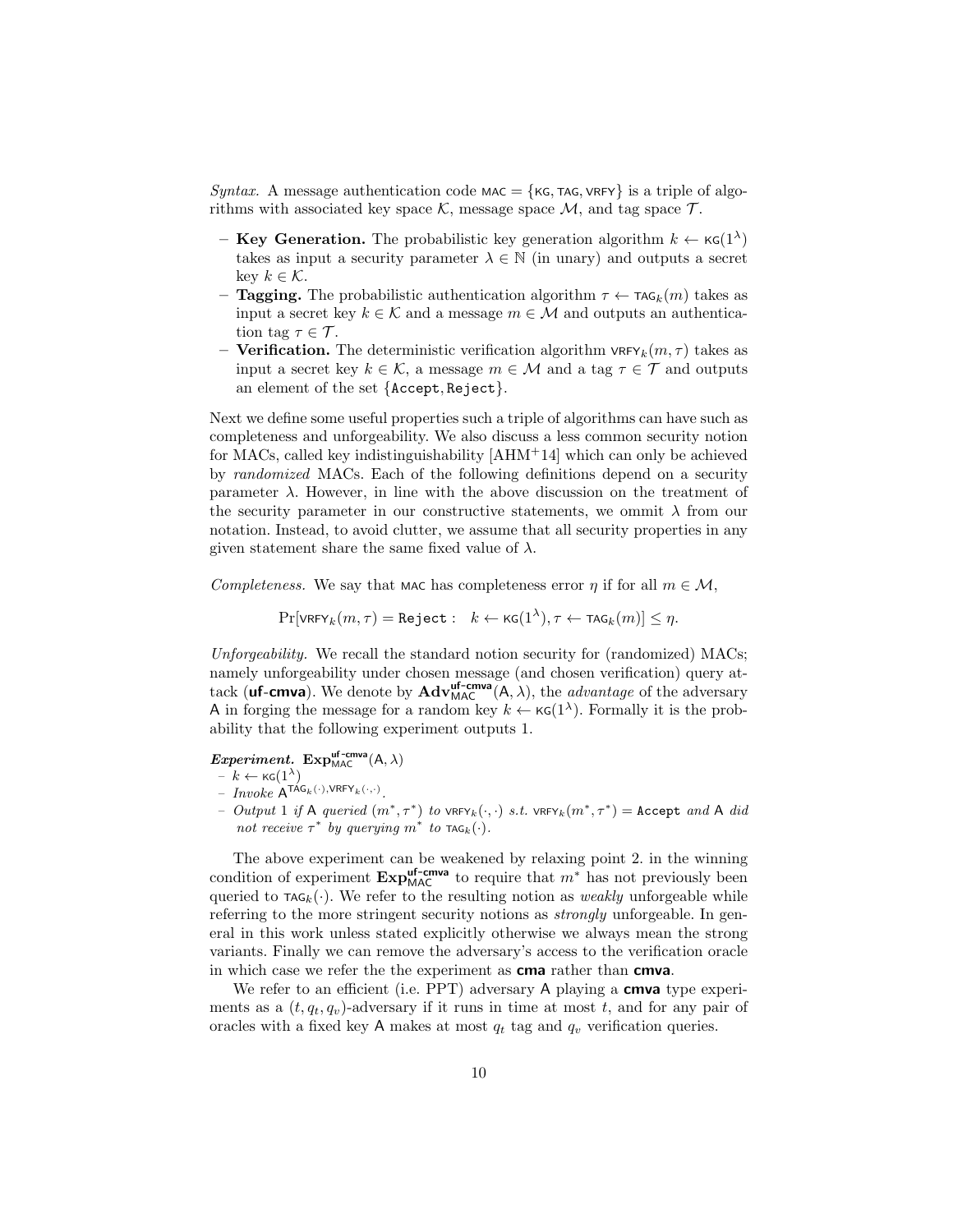Definition 1 (Unforgeability of MACs). A message authentication scheme MAC is  $(t, q_t, q_v, \epsilon)$ -uf-cmva secure if for any  $(t, q_t, q_v)$ -adversary A we have:

 $\mathbf{Adv}_{\mathsf{MAC}}^{\mathsf{uf-cmva}}(\mathsf{A}, \lambda) := \Pr[\mathbf{Exp}_{\mathsf{MAC}}^{\mathsf{uf-cmva}}(\mathsf{A}, \lambda) \to 1] \leq \epsilon.$ 

Key Indistinguishability. The notion of key indistinguishability (KI) guarantees that tags leak no information about the underlying key (or state). This allows us to use such a scheme to implement authentication anonymously. We note that such a property is not implied by even the strongest of unforgeability notions defined above.<sup>15</sup> The intuition we capture for KI is that an adversary can not tell a single pair of tag and verify oracles from two pairs of such oracles with different states (including secret keys). In other words if an adversary has access to 4 oracles (2 tag and 2 verify oracles) it can not tell if the tag (and verify) oracles actually use the same state or not.

To formalize this we introduce some notation. For keys  $k_0, k_1 \in \mathcal{K}$  we write  $[k_0, k_1]$  to denote the 4-tuple of oracles  $(\text{TAG}_{k_0}, \text{VRFY}_{k_0}, \text{TAG}_{k_1}, \text{VRFY}_{k_1})$ . Moreover we write  $[k_0, k_0]$  to denote a similar 4-tuple but where the TAG oracles share their entire internal state including secret key (and similarly for the VRFY oracles). In other words calls to the first and third oracle of  $[k_0, k_0]$  are answered by essentially the same oracle (and similarly for the second and fourth oracle).<sup>16</sup>

# $Experiment.$   $\mathrm{Exp}_{\text{MAC}}^{\text{ki-cmva}}(A, \lambda)$

- $\; k_0, k_1 \leftarrow \mathsf{KG}(1^\lambda), \; c \leftarrow \{0, 1\}$
- $-$  Sample output  $c' \leftarrow A^{[k_0, k_c]}$ .
- $-$  If a tag obtained from the left oracle (namely  $\text{tr}_k$ ) was verified using the right verification oracle (namely  $\mathsf{vRFk}_c$ ) or vice versa, then output a uniform random bit.
- Otherwise if  $c = c'$  output 1 and 0 otherwise.

As usual, in the above experiment we have made a non-triviality constraint; namely that A is not allowed to make a verification query  $(m, \tau)$  to oracle VRFY<sub>kc</sub> if  $\tau$  was obtained from  $\tau$ AG<sub>k<sub>0</sub></sub> for message m (and vice versa).

As before in the following definition we say that an adversary A is a  $(t, q_t, q_v)$ adversary if it runs in time at most t and for each pair of oracles with a given key

 $15$ Indeed this is not difficult to see. For example we can modify any (say **uf-cmva**) unforgeable scheme as follows such that it is clearly not key indistinguishable. Double the key size, use the first half of the key in conjunction with the original TAG algorithm to tag the message and then append the second half of the key to the resulting tag. Clearly the scheme remains unforgeable however it is trivial to tell tags issued under different keys apart.

<sup>&</sup>lt;sup>16</sup>For stateful MACs it is important that the full state (and not just the secret key) be shared between matching oracles in  $[k_0, k_0]$ . Suppose we have a secure MAC which hides all information about the secret keys. We can modify the TAG algorithm to keep a counter which it appends to each tag  $\tau$  it outputs. Clearly the scheme still hides all information about the secret key. However it is unclear how such a scheme might be used to achieve anonymity. Indeed it is trivial to tell say the  $10^{th}$  tag issued for key  $k_0$ from the  $3^{rd}$  tag issued for different key  $k_1$ .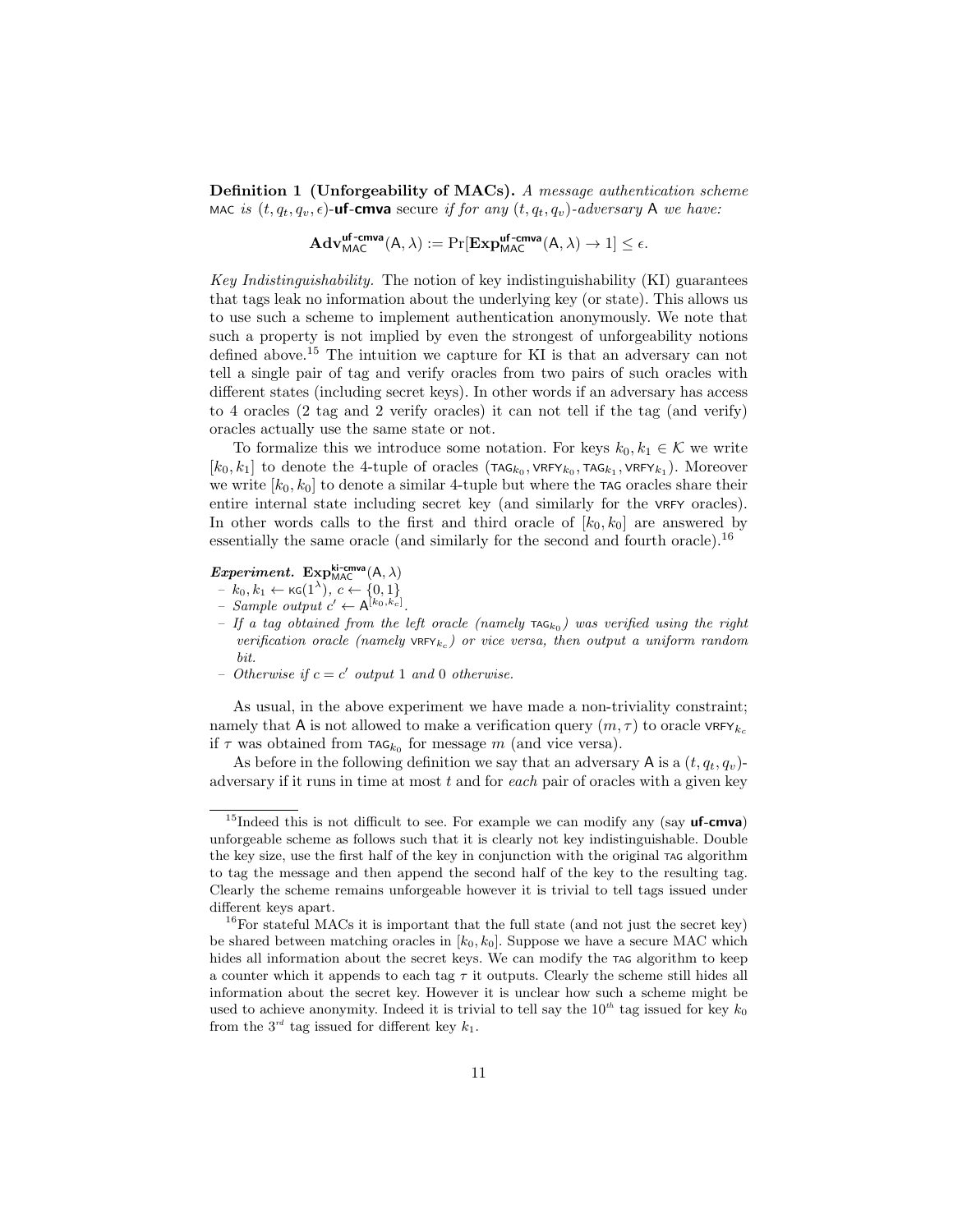makes at most  $q_t$  tag and  $q_v$  verification queries. So in total such an adversary can make up to  $2q_t$  tag queries namely by making  $q_t$  queries to  $\text{TAG}_{k_0}$  and  $\text{TAG}_{k_c}$ .

**Definition 2 (Key Indistinguishability).** Let  $\lambda$  be an (implicit) fixed security parameter. A message authentication scheme MAC is  $(t, q_t, q_v, \epsilon)$ -ki-cmva secure if for any  $(t, q_t, q_v)$ -adversary A we have:

$$
\mathbf{Adv}_{\mathsf{MAC}}^{\mathsf{ki-cmva}}(\mathsf{A}, \lambda) := 2 \Big| \mathrm{Pr}[\mathbf{Exp}_{\mathsf{MAC}}^{\mathsf{ki-cmva}}(\mathsf{A}, \lambda) \to 1] - \frac{1}{2} \Big| \le \epsilon
$$

Moreover if MAC is  $(t, q_t, 0, \epsilon)$ -ki-cmva then we call it  $(t, q_t, \epsilon)$ -ki-cma secure. In particular in the **ki-cma** experiment we simply omit all verification oracles.

# 3 Anonymous Authentication as Real/Ideal Transformations

In this section we define a range of anonymous resources together with various computational and information theoretic protocols for constructing them. We also describe several optimizations including two practically relevant protocols.

#### 3.1 Anonymous Message Authentication

We begin by focusing on anonymous message authentication. We prove that using KI and unforgeable MAC one can construct anonymous variants of authenticated channels from insecure channels in the shared key setting thereby reducing the problem of anonymous message authentication to building such MACs.

In Appendix A.3 we also give an optimization which provides the trade-off of improving receiver efficiency (given an optimistic but realistic assumption) at the cost of requiring senders to be stateful.<sup>17</sup>

We define an anonymous insecure channel  $\mathcal{F}_{A-IC}$ (intuitively depicted on the right side) which cap-

$$
S_i \xrightarrow{m} \underbrace{\mathcal{F}_{A-IC}}_{m} \underbrace{m'}_{A} m'
$$

tures the minimal communication resource we require for achieving any type of anonymous authentication. Intuitively this is a multi-sender/single-receiver channel which provides the guarantee that the identity of the sender remains hidden on the adversary's interface. The scheduling and content of messages being sent is externally driven (technically they are provided by the distinguisher D) and we model an active adversary with full control over message delivery and content. Finally once the adversary chooses to deliver a message to the receiver, the receiver learns the content of that message but not (a priori) the identity of the original sender. Indeed this identity may not even be well defined as the adversary may have mauled an original sent message or even invented a completely new message for delivery.

 $17$  For some applications (such as entity authentication for light-weight devices) this reflects a design choice for senders already common in practice.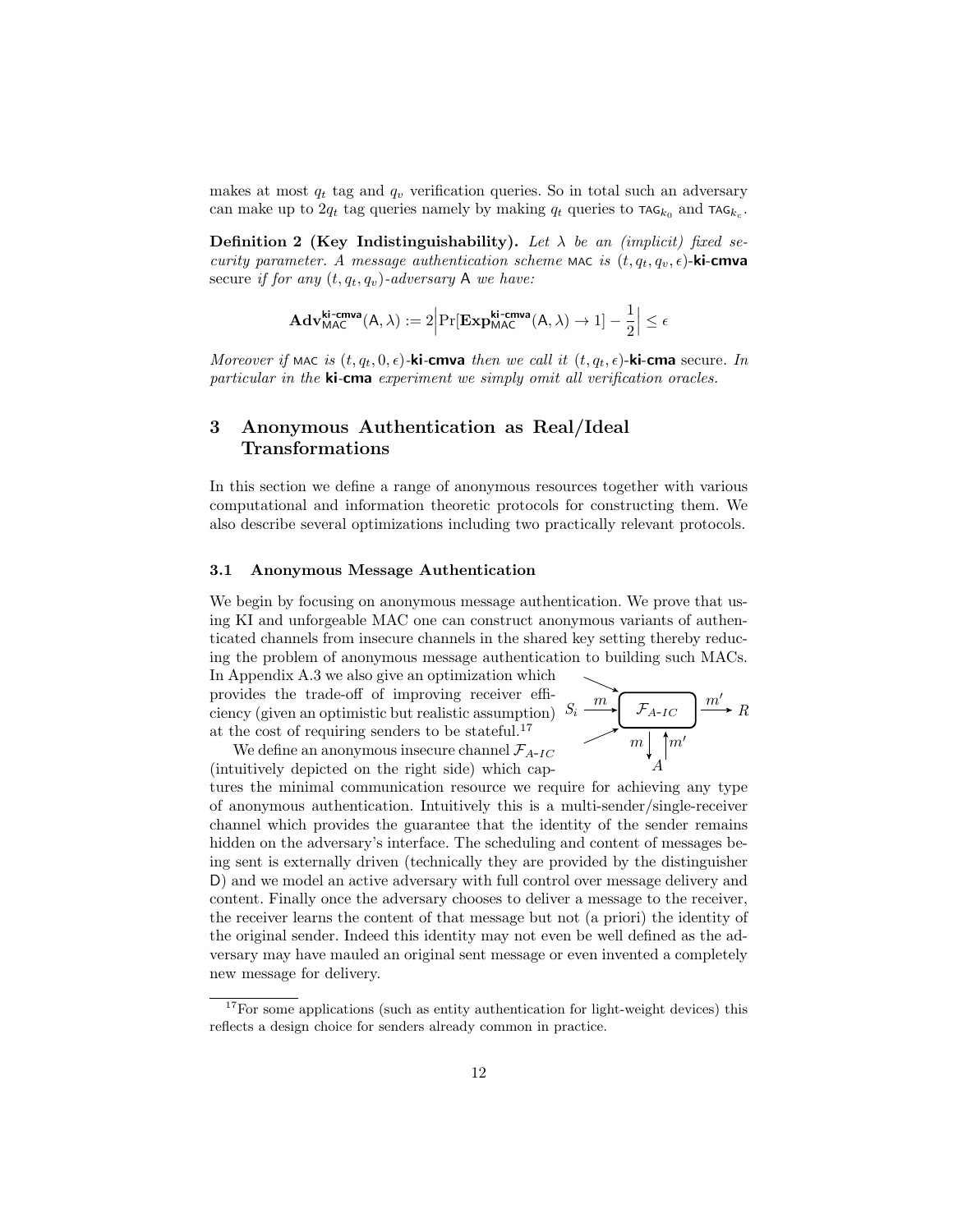Next we define a multi-sender/single-receiver anonymous *authenticated* channel  $\mathcal{F}_{A-AC}$ , (intuitively depicted on the right side and described formally in Figure 2). The difference to  $\mathcal{F}_{A-IC}$  are twofold. First the adversary is now restricted to delivering only messages  $m$  which were original sent by

$$
S_i \xrightarrow{m} \underbrace{\mathcal{F}_{A-\mathcal{A}\mathcal{C}}}{j, m} \underbrace{\bigg\downarrow^i, m}_{\mathcal{A}} R
$$

one of the senders and second upon delivery of  $m$  the receiver additionally learns the identity of the original sender.

INIT:  $M \leftarrow \emptyset$ , counter  $\leftarrow 0$ ON INTERFACE  $S_i$ : CASE  $(m)$ : counter  $\leftarrow$  counter + 1,  $M \leftarrow M \cup \{(\text{counter}, i, m)\};$  output  $(counter, m)$  on interface  $A$ ON INTERFACE  $A$ : CASE  $(j \in \mathbb{N} \cup \{\bot\})$ : If  $\exists (i, i, m) \in M$  then output  $(i, m)$  on interface R (and otherwise output  $\perp$ ).

Fig. 2. The anonymous authenticated channel  $\mathcal{F}_{A-AC}$ 

Finally we construct  $\mathcal{F}_{A-AC}$  from  $\mathcal{F}_{A-IC}$  in a shared key setting modeled via n key-distribution resources  $\mathcal{K} = {\{\mathcal{K}_i \mid i \in [n]\}}^{18}$  where, upon initialization each such resource  $\mathcal{K}_i$  samples a fresh key and outputs it both to the corresponding sender and to the receiver. Formally,  $K$  is a 2-interface resource which upon initialization samples  $k_i \leftarrow_R \mathcal{K}$  and outputs it on both interfaces. The protocol for realizing  $\mathcal{F}_{A-AC}$  from  $\mathcal{F}_{A-IC}$  and  $\mathcal{K}_i$  uses a MAC scheme MAC = (TAG, VRFY) with message space M. In particular to send a message  $m \in \mathcal{M}$  the sender obtains shared key  $k_i$  from  $\mathcal{K}_i$ , computes a tag  $\tau = \text{TAG}_{k_i}(m)$  and outputs  $(m, \tau)$ to  $\mathcal{F}_{A-IC}$  on interface  $S_i$ . When the receiver obtains a message of the form  $(m, \tau)$  from interface R of  $\mathcal{F}_{A-IC}$  it looks for a key  $k_i$  (obtained from  $\mathcal{K}_i$ ) such that  $\text{VRFY}_{k_i}(m,\tau) = \text{true}$ . If such a key is found output  $(m,i)$  and otherwise output  $\perp$  (on the external interface).

We prove the construction secure using a somewhat involved sequence of hybrid systems as summarized in the following theorem and the proof can be found in Appendix A.2. While the result is not surprising the proof reveals a subtlety arising from the somewhat non-standard use of unforgeability in a multi-user setting. As a consequence, in terms of exact security the construction looses double the expected unforgebaility term  $\epsilon'$  per sender. The details can be found in Appendix A.2.

**Theorem 1.** The trivial protocol  $\pi = (\pi^{S_1}, \dots, \pi^{S_n}, \rho^R)$  described above realizes  $\mathcal{F}_{A-AC}$  from  $\mathcal{F}_{A-IC}$  and K.

More precisely there exists a simulator  $\sigma$  such for any  $t, q_t, q'_t, q'_v \in \mathbb{N}$  and  $\epsilon, \epsilon' > 0$ , distinguisher D and MAC scheme MAC with message space M such that:

<sup>&</sup>lt;sup>18</sup>We use the standard notation [n] to denote the set  $\{1, \ldots, n\}$ .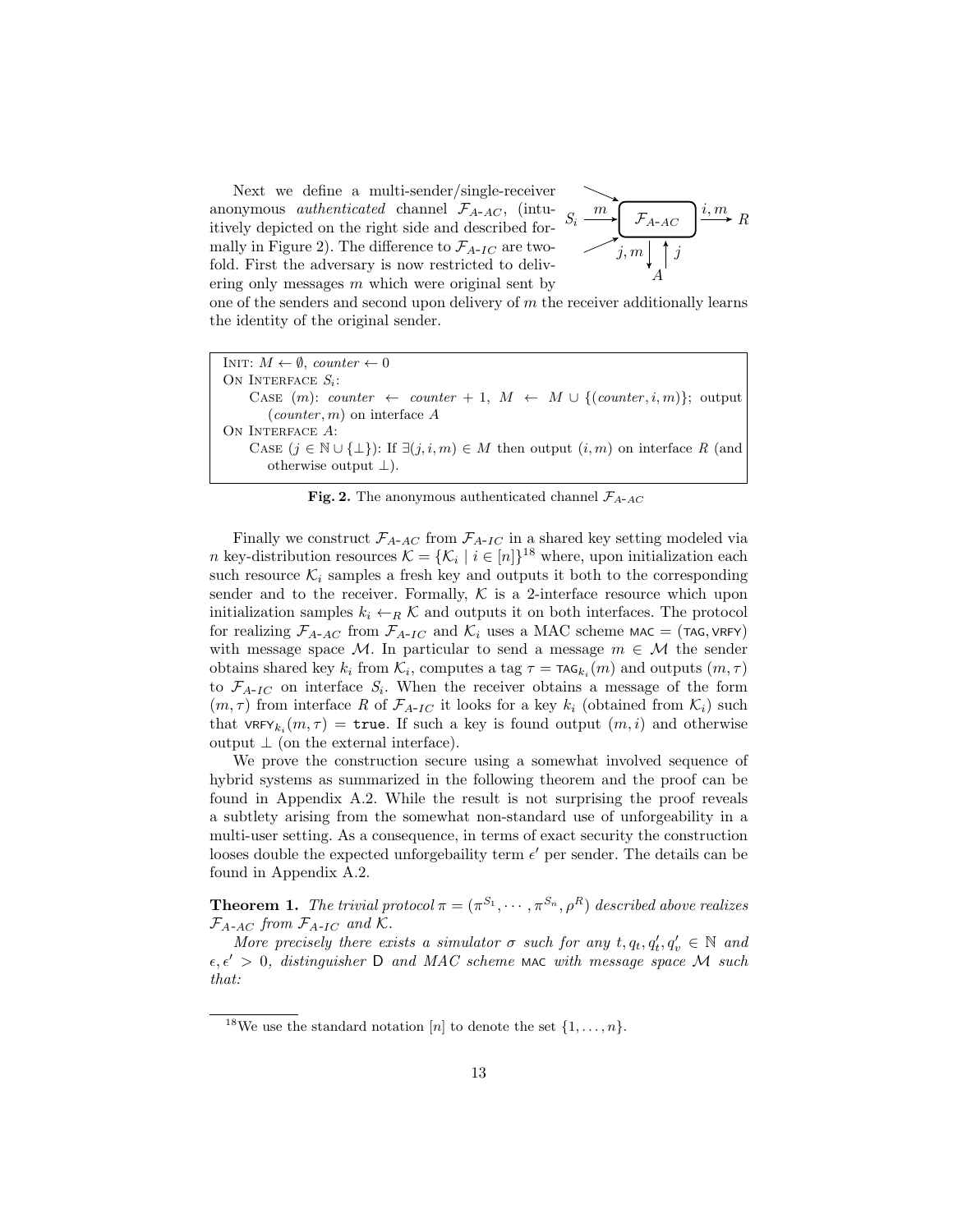- мас is  $(t, q_t, \epsilon)$ -ki-cma secure,  $(t, q'_t, q'_v, \epsilon')$ -uf-cmva secure and has η completeness error.
- $-$  D runs in time t, sends  $q'_v$  messages through A,  $\min(q'_t, \frac{q'_v}{n}, \frac{q_t}{n})$  messages through  $S_i$  (for all  $i \in [n]$ ).

we get that  $\Delta^{\mathsf{D}}[\pi(\mathcal{F}_{A\text{-}IC}||\mathcal{K}), \sigma^A(\mathcal{F}_{A\text{-}AC})] \leq 2n\epsilon' + q_v'\eta + n\epsilon$ .

## 3.2 Anonymous Secure Channel

An anonymous secure channel (Figure 3) is identical to  $\mathcal{F}_{A-AC}$  except that now only the length  $|m|$  of each message sent is leaked on the adversarial interface. In particular while identities of senders are learnt by the receiver they are not leaked to the adversary. Moreover adversaries may only cause delivery of messages previously input by a sender.

INIT:  $M \leftarrow \emptyset$ , counter  $\leftarrow 0$ ON INTERFACE  $S_i$ : CASE  $(m)$ : counter  $\leftarrow$  counter + 1,  $M \leftarrow M \cup \{ (counter, i, m) \}$ ; output (*counter*,  $|m|$ ) on interface A ON INTERFACE  $A$ : CASE  $(j \in \mathbb{N} \cup \{\bot\})$ : If  $\exists (j, i, m) \in M$  then output  $(i, m)$  on interface R (and otherwise output  $\perp$ ).

Fig. 3. The anonymous secure channel  $\mathcal{F}_{A-SC}$ 

The main result of this section is to construct  $\mathcal{F}_{A-SC}$  from  $\mathcal{F}_{A-IC}$  and shared keys. As a warm-up we first describe a simple statistically secure construction of  $\mathcal{F}_{A-SC}$  from  $\mathcal{F}_{A-AC}$  which can be combined with the results of the previous section (leveraging the composability of the constructive framework) to achieve our stated goal. However we also provide a direct construction (from  $\mathcal{F}_{A-IC}$  and shared keys) enjoying only computational security but therefore improving on the communication complexity compared to the composed protocol.

Modular Construction. The statistically secure protocol for n senders makes use of  $\mathcal{F}_{A-AC}$  with 2n sender interfaces. The  $i<sup>th</sup>$  sender is given access to a (unique) pair of interfaces  $S_{i,0}$  and  $S_{i,1}$  for  $\mathcal{F}_{A-AC}$ . Let  $\lambda$  be the (implicit) security parameter. To send an  $\ell$ -bit message  $m = (m_1, \ldots, m_\ell)$  the sender samples a uniform random integer  $r \leftarrow_R [2^{\lambda}]$  and for each  $j \in [\ell]$  sends message  $(r, j)$  via interfaces  $S_{i,m_j}$ . On the receiver's side upon receiving<sup>19</sup>, for each  $j \in [\ell]$ , a message of the form  $(r_i, j)$  from identity  $(i, b_i)$  if all  $r_i$  are equal then output message  $m = (b_1, \ldots, b_\ell)$  delivered from sender i. Intuitively the protocol constructs  $\mathcal{F}_{A-SC}$  from  $\mathcal{F}_{A-AC}$  because on the one hand the view of the adversary is independent of all messages m except their length and further, the only chance the adversary has of causing the receiver protocol to output a bad message is if a

 $\overline{^{19}}$ delivered in any order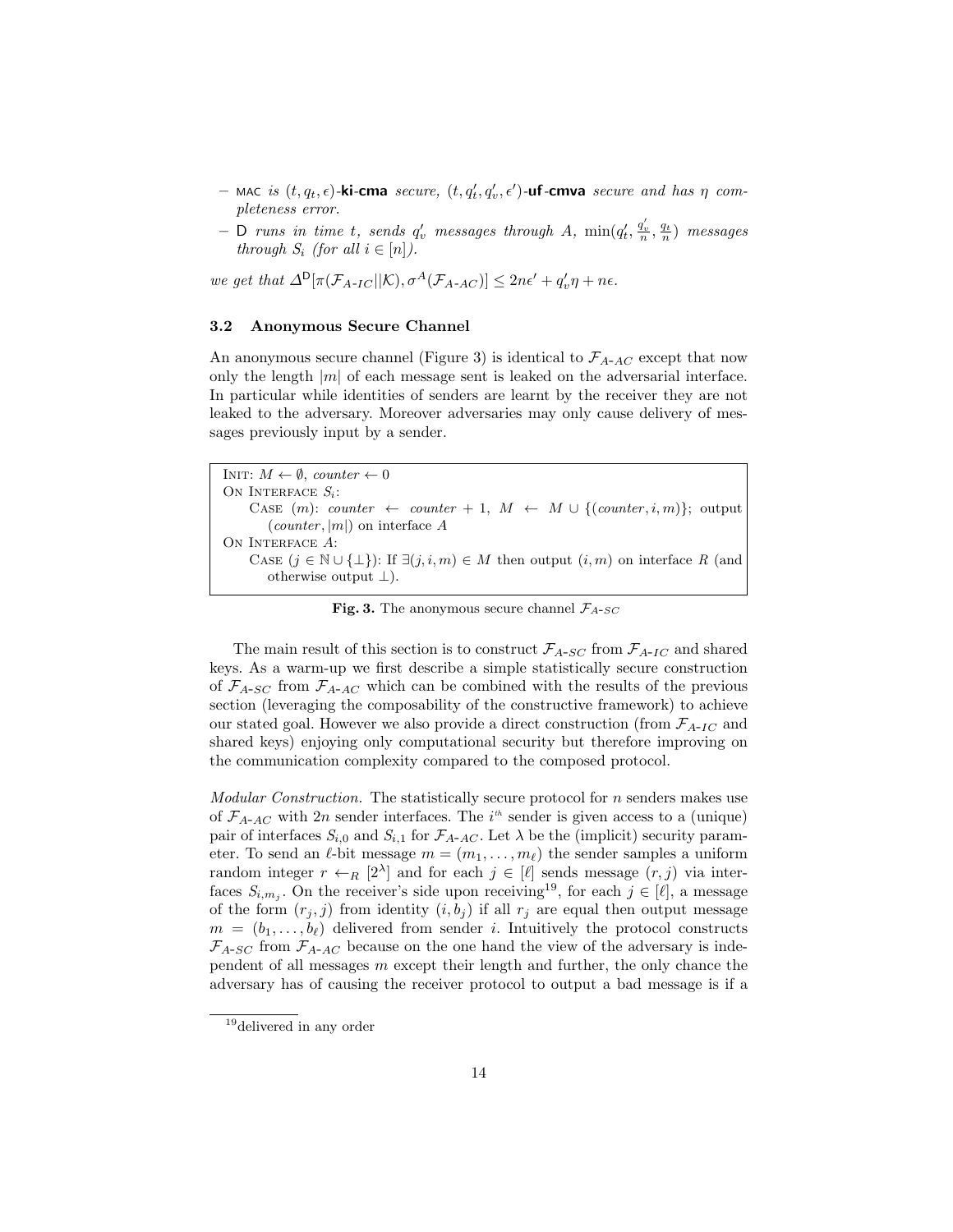sender reuses the same r for two different messages. Using a standard approximation for the birthday bound the probability that the same value for  $r$  is used more than once across q message transmissions can be approximated by  $q^2 2^{-\lambda}$ .

Direct Construction. Of course when composed with the previous construction of  $\mathcal{F}_{A-AC}$  from  $\mathcal{F}_{A-IC}$  we see that the value of r need only to be sent a single time. Moreover the values of  $j$  need not be sent at all. This observation leads to the somewhat more efficient construction of  $\mathcal{F}_{A-SC}$  from  $(\mathcal{F}_{A-IC}||\mathcal{K})$  as follows. Given a {**ki-cma, uf-cmva**}-MAC with message space  $\mathcal{M} = \mathcal{M}' \times \{0, 1\}^{\log \ell}$  each sender is supplied with a pair of keys  $k_{i,0}, k_{i,1}$  shared with the receiver. To send message  $m \in \{0,1\}^{\ell}$  the sender computes  $c = (r, \{\text{MAC}_{k_{i,m_j}}(r,j)\}_{j \in [\ell]})$  for a randomly sampled  $r \leftarrow_R \mathcal{M}'$  which it inputs into interface  $S_i$  of  $\mathcal{F}_{A-IC}$ . Upon receiving c' the receiver parses it as  $c' = (r, \{\tau_j\}_{j \in [\ell]})$  and outputs  $(i, m = (m_1, \ldots, m_\ell))$  if and only if it finds keys  $k_{i,0}, k_{i,1}$  such that for all  $j \in [\ell]$  the tag  $\tau_j$  is valid for message  $(r, j)$  under key  $k_{i, m_j}$  where  $m_j \in \{0, 1\}$ .<sup>20</sup>

**Theorem 2.** The protocol  $\pi = (\pi^{S_1}, \dots, \pi^{S_n}, \rho^R)$  described above realizes  $\mathcal{F}_{A-SC}$ from  $\mathcal{F}_{A-IC}$  and K.

More precisely there exists a simulator  $\sigma$  such that for any  $t, q_t, q'_t, q'_v \in \mathbb{N}$ and  $\epsilon, \epsilon' > 0$ , distinguisher D and MAC scheme MAC with message space M such that:

- мас is  $(t, q_t, \epsilon)$ -ki-cma secure,  $(t, q'_t, q'_v, \epsilon')$ -uf-cmva secure and has η completeness error.
- $-$  D runs in time t, sends  $q_v$  messages through A,  $\min(q'_t, \frac{q'_v}{n}, \frac{q_t}{\ell n})$  messages through  $S_i$  (for all  $i \in [n]$ ).

we get that  $\Delta^{\mathsf{D}}[\pi(\mathcal{F}_{A\text{-}IC}||\mathcal{K}), \sigma(\mathcal{F}_{A\text{-}SC})] \leq 4\ell n \epsilon' + \ell q_v' \eta + \frac{q_v'}{|\mathcal{M}'|} + 2n\epsilon' + 2\ell n \epsilon$ .

The proof of this theorem, in Appendix A.4, relies on similar hybrid systems as for Theorem 1 followed by a sequence of hybrid systems for formalizing the intuition concerning the statistical security of the construction from  $\mathcal{F}_{A-AC}$ . We also point out that the same optimistic optimization as in Appendix A.3 can be applied here to reduce the computational cost of the receiver.

## 3.3 Anonymous Entity Authentication

We describe a multi-session and multi-user anonymous entity authentication resource  $\mathcal{F}_{A-E}$  in such a way that we can prove that a standard challenge response protocol indeed constructs it with statistical security.

Resource  $\mathcal{F}_{A-E}$  models multiple (sequential) authentication sessions initiated via the server interface. Clients respond to the most recent pending authentication challenge whenever prompted to do so via their interface. Each session results either in the server accepting a particular identity or else failing (denoted

<sup>&</sup>lt;sup>20</sup>If there is more then one value of  $i$  this holds then the reciever outputs the smallest such value.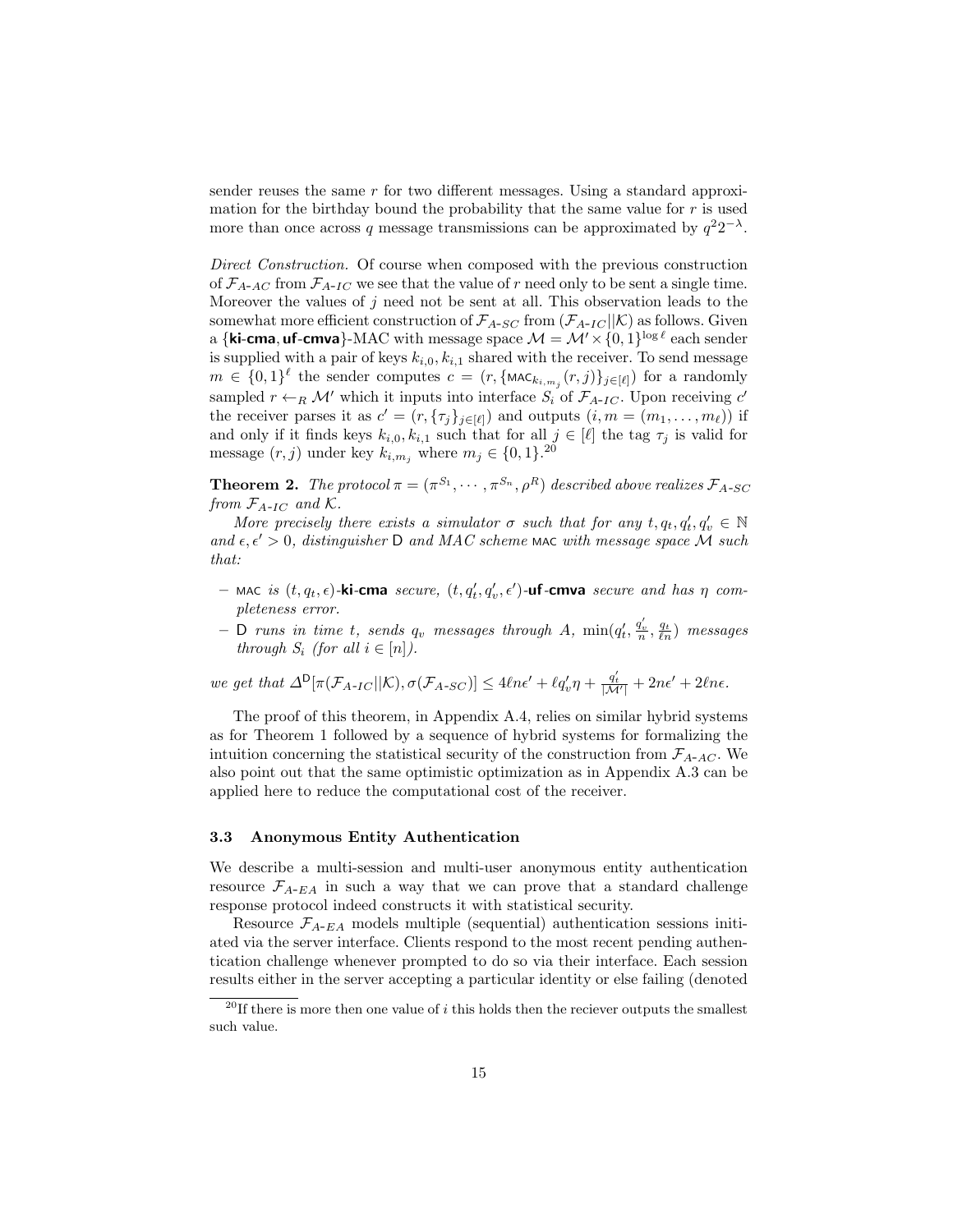with a special output  $\perp$ ). The adversary, assumed to be controlling the scheduling of the underlying communication channel, is given control over forwarding challenges from the server to the client (via the QUERY command). However it learns nothing more than the relative order of responses generated by clients thereby capturing the intuitive goal of anonymity. Further the adversary can, at any point, forward a clients response on to the server.

To capture the intuitive goal of entity authentication we equip  $\mathcal{F}_{A-EA}$  with an internal set Compromised which keeps track of the set of clients which have forwarded their response for the current authentication session. In particular Compromised is cleared whenever a new authentication session is initiated and, crucially, for any given session the adversary can only cause identities contained in Compromised to be output on the server's interface. In other words the only identities ever accepted at the end of a session are those which respond during the session regardless of all previous actions taken on any interface.<sup>21</sup> A formal description capturing this behavior can be found in Figure 4.

INIT: InSession ← false, counter ← 0, Compromised ←  $\emptyset$ ,  $\forall i \in [n]$  msq<sub>i</sub> ← false ON INTERFACE  $C_i$ : Case (RESPOND): If  $(msg_i = \text{true})$  then  $msg_i \leftarrow false, counter \leftarrow counter + 1$ If  $(InSession = true)$  then *Compromised* ← *Compromised* ∪  $\{(counter, i)\}\$ Output counter on interface A ON INTERFACE  $S$ : CASE (GO): InSession  $\leftarrow$  true, Compromised  $\leftarrow$  Ø; output GO on interface A ON INTERFACE  $A$ : CASE (QUERY):  $\forall i \in [n]$   $msg_i \leftarrow \texttt{true}$ CASE  $(j \in \mathbb{N} \cup \{\perp\})$ : If  $(InSession = true)$  then  $InSession \leftarrow false$ If  $\exists (j, i) \in \mathit{Compromised}$  then output i on interface S, otherwise output  $\perp$  on interface  $S$ 

Fig. 4. The ideal resource of anonymous entity authentication  $\mathcal{F}_{A-EA}$ 

To verify that  $\mathcal{F}_{A-E}$  captures our intended intuition we show that a very simple challenge-response protocol indeed constructs  $\mathcal{F}_{A-E,A}$  from  $\mathcal{F}_{A-A,C}$  as expected. Subsequently we describe several optimizations of interest for a more practical scenario.

In order to send the challenge from server to clients we assume the presence of a type of single-sender/multi-receiver insecure broadcast channel  $\mathcal{F}_{IB}$ . Put simply any message input by the sender is output to the adversary and any message input by the adversary is delivered to all receivers.<sup>22</sup> The server protocol

 $^{21}$ As described in the introduction, in the language of [TM12] this corresponds precisely to  $({C, S}, {S})$ -authenticity.

 $^{22}$ A formal description can be found in Figure 15 in Appendix A.5.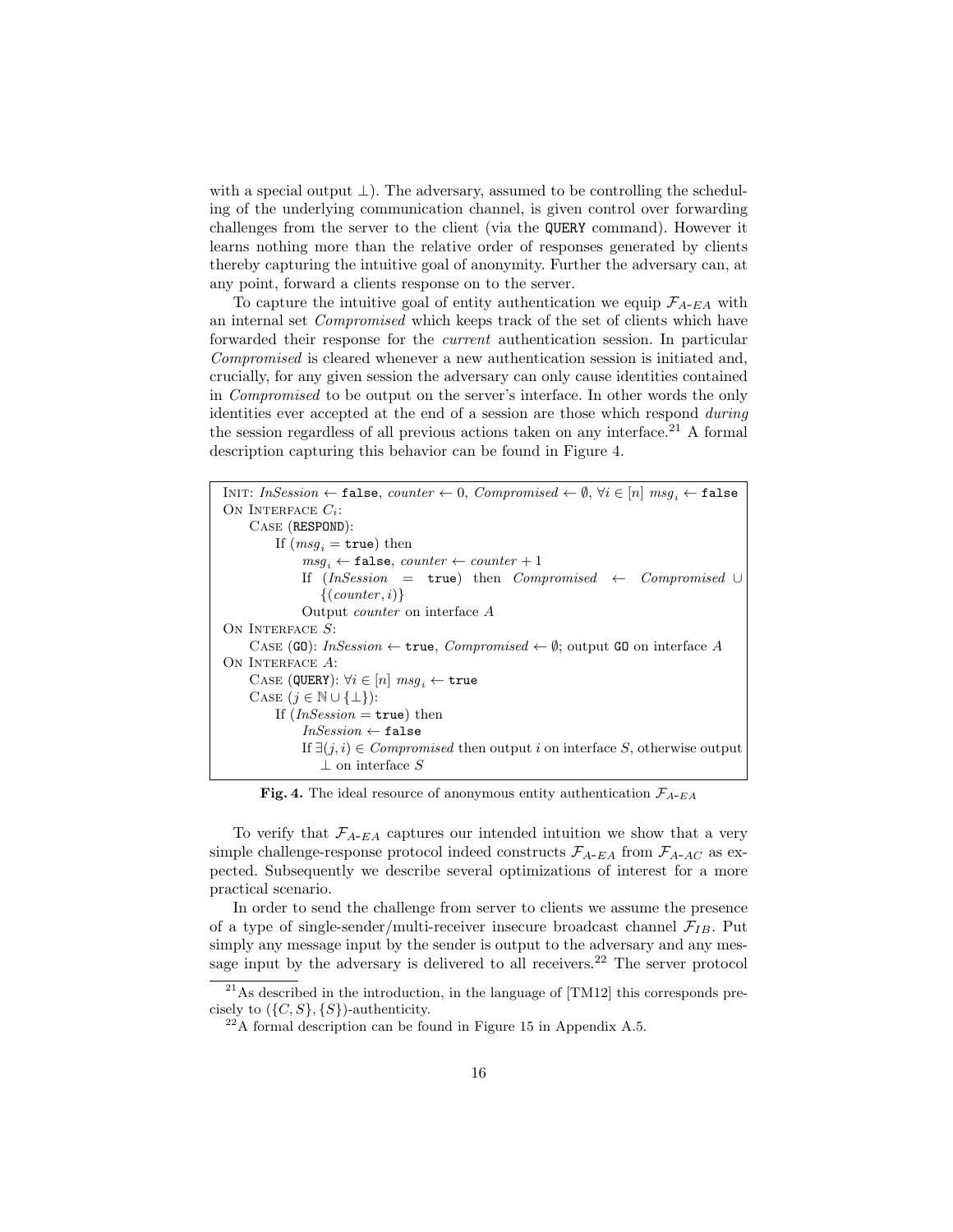$\rho$  for construction  $\mathcal{F}_{A-E,A}$  is extremely simple. For each new authentication session it chooses a fresh random challenge  $r \leftarrow_R M$  and broadcasts it using  $\mathcal{F}_{IB}$ . When it receives a response  $(i, r')$  from  $\mathcal{F}_{A-AC}$  it outputs identity i if  $r' = r$  and otherwise  $\perp$ . The *i*<sup>th</sup> client protocol  $\pi^{C_i}$  is equally simple; it is equipped with a message buffer which stores the most recent message received from  $\mathcal{F}_{IB}$ . Whenever  $\pi$  receives the command to respond it checks if its message buffer is full and if so forwards the content to interface  $S_i$  of  $\mathcal{F}_{A-AC}$ . A formal description of this protocol and the proof that it constructs  $\mathcal{F}_{A-EA}$  for  $(\mathcal{F}_{A-AC}||\mathcal{F}_{IB})$  as stated in the following theorem can be found in Appendix A.5.

**Theorem 3.** The protocol  $\pi = (\pi^{C_1}, \dots, \pi^{C_n}, \rho^S)$  described above realizes  $\mathcal{F}_{A-EA}$ from  $\mathcal{F}_{A-AC}$  and  $\mathcal{F}_{IB}$ .

More precisely, there exists a simulator  $\sigma$  such for any  $t, q_s, q_v \in \mathbb{N}$ , distinguisher D sending  $q_v$  messages through interface A and starting  $q_s$  sessions, and a challenge set M we get that  $\Delta^D[\pi(\mathcal{F}_{A-AC}||\mathcal{F}_{IB}), \sigma(\mathcal{F}_{A-EA})] \leq \frac{q_s(q_s+q_v)}{|\mathcal{M}|}.$ 

We briefly remark on some variants of this result. Similar to the optimization for building  $\mathcal{F}_{A-SC}$  from  $(\mathcal{F}_{A-IC}||\mathcal{K})$  here too when using  $(\mathcal{F}_{A-IC}||\mathcal{K})$  in place of  $\mathcal{F}_{A-AC}$  the response from the clients need not include the random challenge r. Moreover the same trade-off for the "optimistic setting" described in Appendix A.3 can also be applied here to improve server efficiency using stateful clients. Finally when using KI MACs over  $(\mathcal{F}_{A-IC}||\mathcal{K})$  underneath the challengeresponse protocol we observe that it suffices to use only universally unforgeable  $MACs<sup>23</sup>$  instead of **uf-cmva** ones. Intuitively, this is because the only messages for which producing a fresh tag could impersonate a client are the random challenges chosen by the server protocol. However for given  $(t, q_t, q_v, \epsilon)$ -uf-cmva secure MAC the exact distinguishing advantage between the real and ideal systems is smaller (by an additive factor of  $(n\epsilon-1)q_s$ ) then if the MAC is only  $(t, q_t, q_v, \epsilon)$ secure against universal forgeries.<sup>24</sup>

This observation can be interpreted in two ways. On the one hand for a given MAC based challenge-response authentication protocol we can weaken the assumptions on the MAC for obtaining secure entity authentication. On the other hand we can make use of potentially more efficient (but slightly more forgeable) MAC schemes for constructing  $\mathcal{F}_{A-E,A}$ .

# References

[ACdM05] G. Ateniese, J. Camenisch, and B. de Medeiros. Untraceable RFID tags via insubvertible encryption. In ACM CCS, pages 92–101, 2005.

<sup>&</sup>lt;sup>23</sup>Universal unforgeability is a relaxed security notion for MACs where the adversary only wins by producing a fresh (valid) tag for a uniform random message chosen by the challenger.

 $24$ The security loss arises because in addition to having to guess for which client an impersonation attack will arise (see Proposition 1) the reduction to universal unforgeability must also guess during which of the  $q_s$  sessions the attack occurs so as to properly plant its random challenge message from the universal unforgeability game.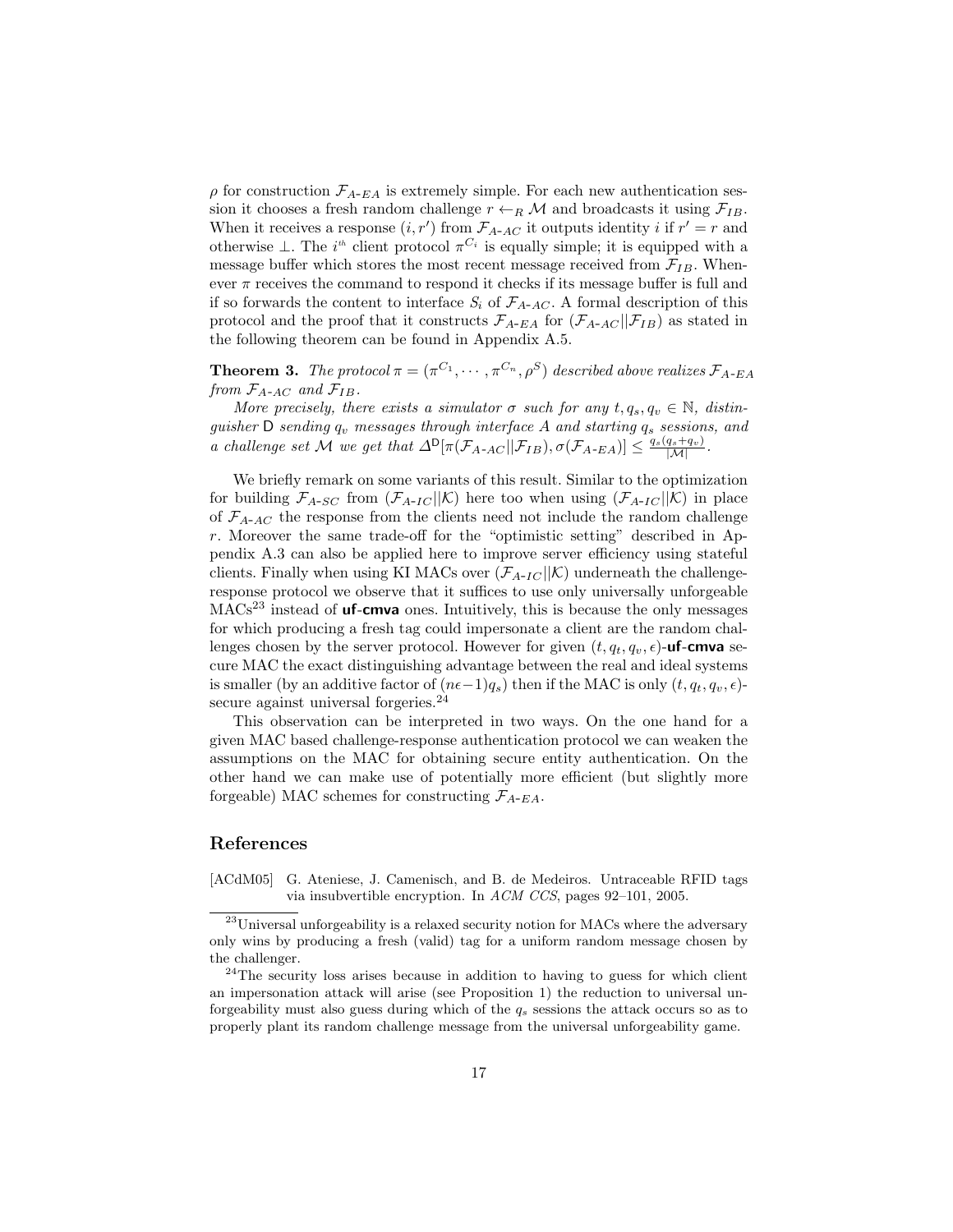- [AHM<sup>+</sup>14] J. Alwen, M. Hirt, U. Maurer, A. Patra, and P. Raykov. Keyindistinguishable message authentication codes. Cryptology ePrint Archive, to Appear, 2014.
- [AMR<sup>+</sup>12] M. Arapinis, L. I. Mancini, E. Ritter, M. Ryan, N. Golde, K. Redon, and R. Borgaonkar. New privacy issues in mobile telephony: fix and verification. In T. Yu, G. Danezis, and V. D. Gligor, editors, ACM Conference on Computer and Communications Security, pages 205–216. ACM, 2012.
- [AMRR11] M. Arapinis, L. I. Mancini, E. Ritter, and M. Ryan. Formal analysis of umts privacy. CoRR, abs/1109.2066, 2011.
- [BBDP01] M. Bellare, A. Boldyreva, A. Desai, and D. Pointcheval. Key-privacy in public-key encryption. In ASIACRYPT, pages 566–582, 2001.
- [BLdMT09] M. Burmester, T. V. Le, B. de Medeiros, and G. Tsudik. Universally composable RFID identification and authentication protocols. ACM Trans. Inf. Syst. Secur., 12(4), 2009.
- [BM11] M. Burmester and J. Munilla. Lightweight RFID authentication with forward and backward security. ACM Trans. Inf. Syst. Secur., 14(1):11, 2011.
- [BR93] M. Bellare and P. Rogaway. Entity authentication and key distribution. In D. R. Stinson, editor, CRYPTO, pages 232–249, 1993.
- [BR05] M. Barbeau and J.-M. Robert. Perfect identity concealment in umts over radio access links. In WiMob (2), pages 72–77. IEEE, 2005.
- [Can01] R. Canetti. Universally composable security: A new paradigm for cryptographic protocols. In 42nd Annual Symposium on Foundations of Computer Science, pages 136–145, Las Vegas, Nevada, October 2001.
- [CRS11] H. Choudhury, B. Roychoudhury, and D. K. Saikia. Umts user identity confidentiality: An end-to-end solution. In WOCN, pages 1–6. IEEE, 2011.
- [CRS12] H. Choudhury, B. Roychoudhury, and D. K. Saikia. Enhancing user identity privacy in lte. In G. Min, Y. Wu, L. C. Liu, X. Jin, S. A. Jarvis, and A. Y. Al-Dubai, editors, TrustCom, pages 949–957. IEEE, 2012.
- [DLYZ11] R. H. Deng, Y. Li, M. Yung, and Y. Zhao. A zero-knowledge based framework for RFID privacy. J. of Computer Security, 19(6):1109-1146, 2011.
- [FS86] A. Fiat and A. Shamir. How to prove yourself: Practical solutions to identification and signature problems. In CRYPTO, pages 186–194, 1986.
- [GQ88] L. C. Guillou and J.-J. Quisquater. A practical zero-knowledge protocol fitted to security microprocessor minimizing both transmission and memory. In EUROCRYPT, pages 123–128, 1988.
- [GVI06] G. Gódor, B. Varadi, and S. Imre. Novel authentication algorithm of future networks. In ICN/ICONS/MCL, page 80. IEEE Computer Society, 2006.
- [HPVP11] J. Hermans, A. Pashalidis, F. Vercauteren, and B. Preneel. A new RFID privacy model. In ESORICS, pages 568–587, 2011.
- [KAC08] M. Khan, A. Ahmed, and A. R. Cheema. Vulnerabilities of umts access domain security architecture. In SNPD, pages 350–355. IEEE, 2008.
- [KMO<sup>+</sup>13] M. Kohlweiss, U. Maurer, C. Onete, B. Tackmann, and D. Venturi. Anonymity-preserving public-key encryption: A constructive approach. In E. D. Cristofaro and M. Wright, editors, PETS, volume 7981 of LNCS, pages 19–39. 2013.
- [KO05] G. M. Køien and V. A. Oleshchuk. Location privacy for cellular systems; analysis and solution. In G. Danezis and D. Martin, editors, Privacy Enhancing Technologies, volume 3856 of LNCS, pages 40–58. Springer, 2005.
- [LSWW13] M.-F. Lee, N. P. Smart, B. Warinschi, and G. Watson. Anonymity guarantees of the umts/lte authentication and connection protocol. Cryptology ePrint Archive, Report 2013/027, 2013. http://eprint.iacr.org/.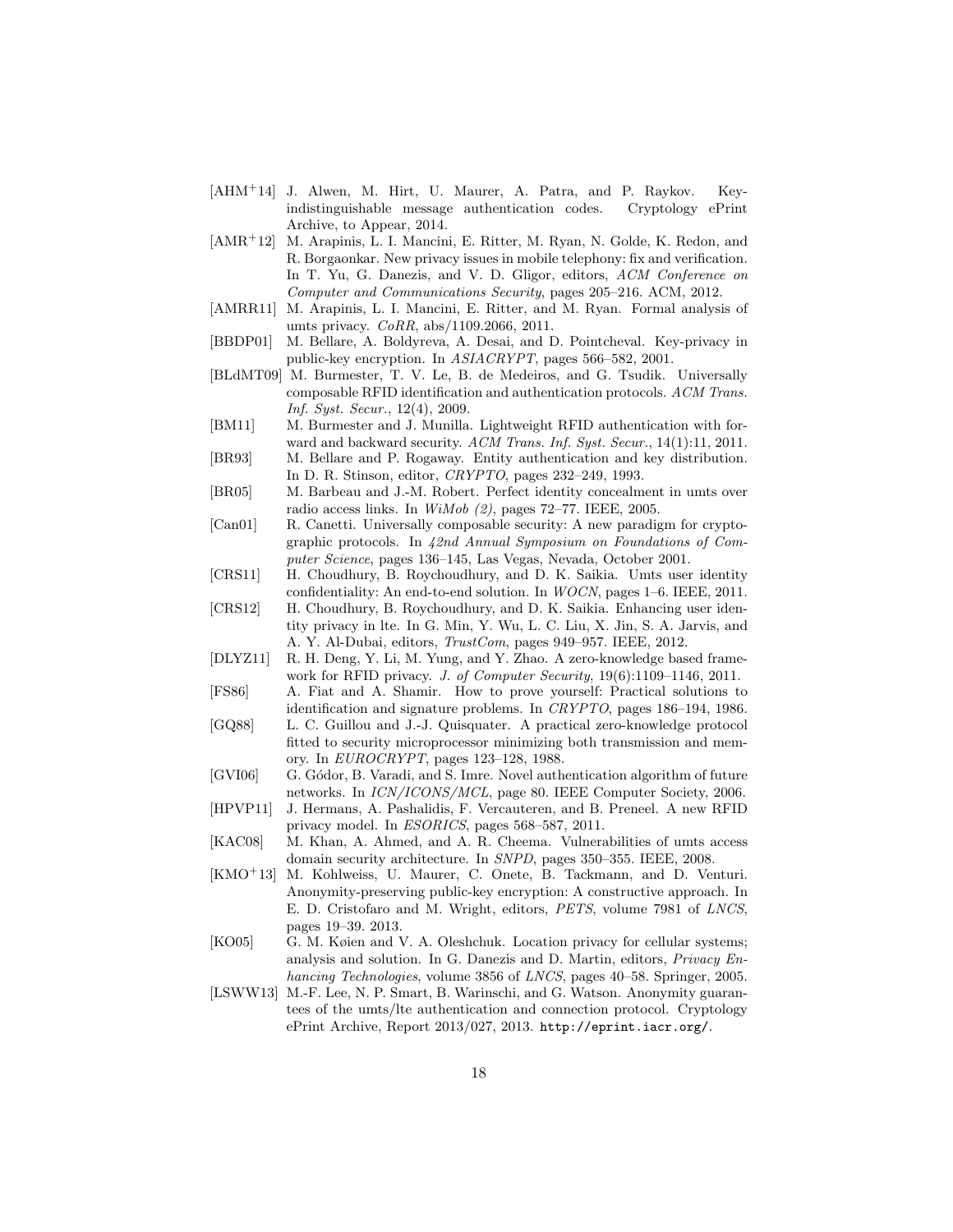- [Mau02] U. Maurer. Indistinguishability of random systems. In L. Knudsen, editor,  $EUROCRYPT 2002$ , volume 2332 of *LNCS*, pages 110–132. May 2002.
- [Mau11] U. Maurer. Constructive cryptography a new paradigm for security definitions and proofs. In S. Mödersheim and C. Palamidessi, editors, TOSCA, volume 6993 of LNCS, pages 33–56. Springer, 2011.
- [MT12] P. Mol and S. Tessaro. Manuscript, Dec. 2012.
- [Oka92] T. Okamoto. Provably secure and practical identification schemes and corresponding signature schemes. In CRYPTO, pages 31–53, 1992.
- [rGPP12] 3rd Generation Partnership Project. Ts 33.102 3g security; Security architecture v11.5.0, 2012.
- [SAJ07] B. Sattarzadeh, M. Asadpour, and R. Jalili. Improved user identity confidentiality for umts mobile networks. In  $ECUMN$ , pages 401–409. IEEE, 2007.
- [Sch89] C.-P. Schnorr. Efficient identification and signatures for smart cards. In CRYPTO, pages 239–252, 1989.
- [TM12] J.-K. Tsay and S. F. Mjølsnes. A vulnerability in the umts and lte authentication and key agreement protocols. In I. V. Kotenko and V. A. Skormin, editors, MMM-ACNS, volume 7531 of LNCS, pages 65–76. Springer, 2012.
- [Vau10] S. Vaudenay. Privacy models for RFID schemes. In RFIDSec, page 65, 2010.

# A Real/Ideal Transformation

This section contains the missing proofs and details for Section 3.

## A.1 Technical Lemmata

We prove the following lemma which formalizes the exact security obtained from a standard hybrid argument.

**Lemma 1.** For any three systems  $S_1, S_2, S_3$  with  $S_1 \approx_{\alpha} S_2 \approx_{\beta} S_3$  (where  $\alpha = (t, q_t, q_v, \epsilon)$  and  $\beta = (t', q'_t, q'_v, \epsilon')$  it holds that  $S_1 \approx_{\gamma} S_3$  where  $\gamma =$  $(\min(t, t'), \min(q_t, q'_t), \min(q_v, q'_v), \epsilon + \epsilon').$ 

*Proof.* Take any  $(\min(t, t'), \min(q_t, q'_t), \min(q_v, q'_v))$ -distinguisher D. The triangle equality gives us that

 $\Delta^{D}(\mathcal{S}_1, \mathcal{S}_3) \leq \Delta^{D}(\mathcal{S}_1, \mathcal{S}_2) + \Delta^{D}(\mathcal{S}_2, \mathcal{S}_3).$ 

It remains to notice that  $\Delta^{D}(\mathcal{S}_1, \mathcal{S}_2)$  is bounded by  $\epsilon$  since D is a  $(t, q_t, q_v)$ distinguisher. Similarly  $\Delta^D(\mathcal{S}_2, \mathcal{S}_3)$  is bounded by  $\epsilon'$  since D is a  $(t', q'_t, q'_v)$ distinguisher.  $\square$ 

Next we introduce a technical lemma from [Mau02] used to lower bound the advantage of a distinguisher when two systems behave identically unless a particular "bad" event occurs.

**Lemma 2.** Let E be an event defined over the states of system  $S_1$ . Further suppose systems  $S_1$  and  $S_2$  behave identically if E is not triggered (by D) for  $S_1$ . Then for any distinguisher D we have that  $\Delta^{D}(\mathcal{S}_1, \mathcal{S}_2) \leq Pr[E]$ .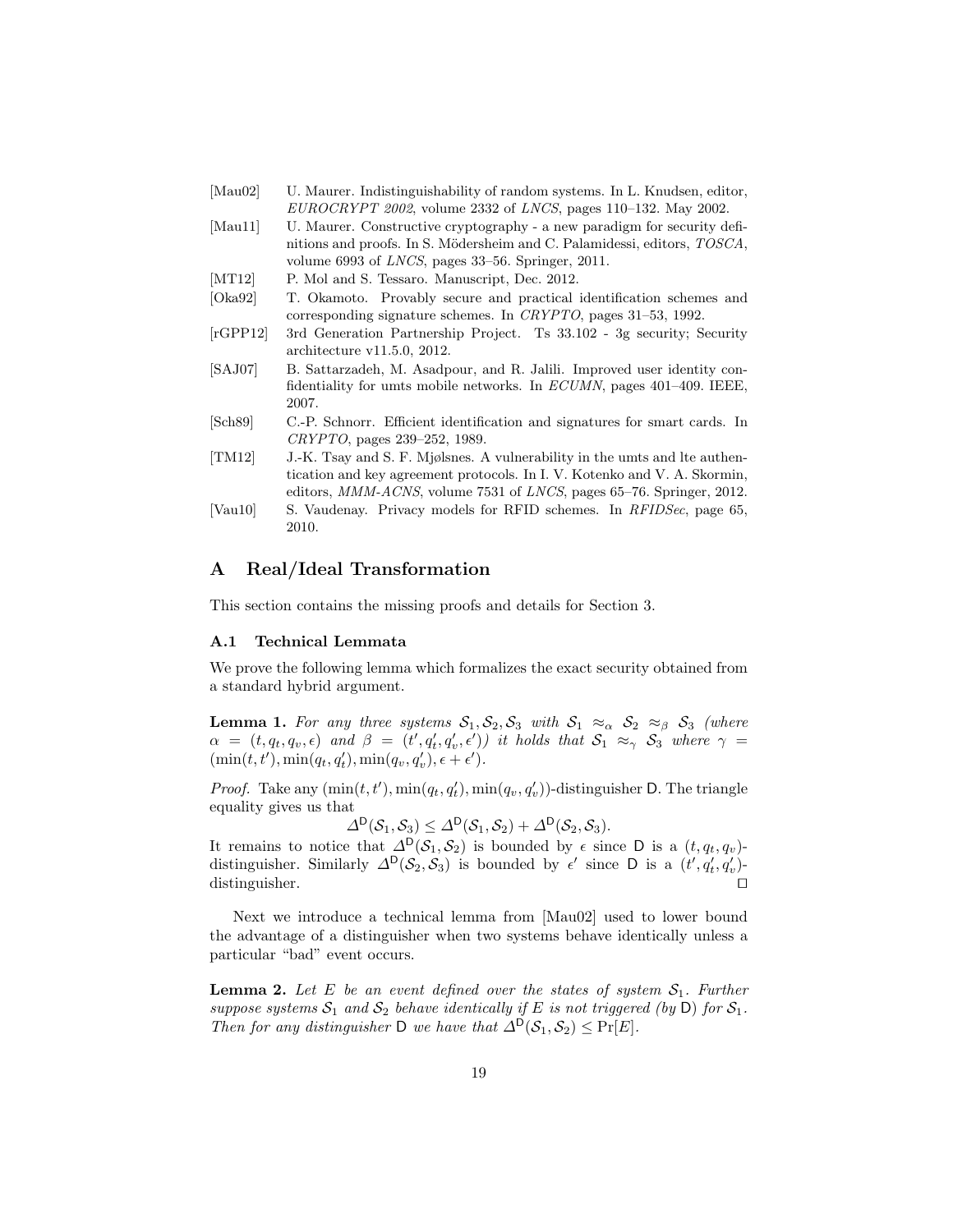

Fig. 5. Systems for describing message authentication

# A.2 Proof of Theorem 1

Proof. The claim made in the theorem is depicted in Figure 5.

We use a shortcut notation  $\alpha = (t, q_t, q_v, \epsilon)$  instead of  $(t, q_t, \ldots, q_t, q_v, \epsilon)$  when  $\overline{n}$  times

talking about distinguishing  $\pi(\mathcal{F}_{A-IC}||\mathcal{K})$  and  $\sigma^A \mathcal{F}_{A-AC}$ . Formally,  $\pi(\mathcal{F}_{A-IC}||\mathcal{K}) \approx_{\alpha}$  $\sigma^{A} \mathcal{F}_{A-AC}$  means that any D making at most  $q_t$  queries to each interface  $S_i$  and  $q_v$  queries to the interface A has advantage at most  $\epsilon$ .

We define the simulator  $\sigma$  followed by systems  $\mathcal{S}_{real}, \mathcal{S}_{ideal}, \mathcal{H}_1$  and  $\mathcal{H}_2$  such that we can show that:

$$
\pi(\mathcal{F}_{A-IC}||\mathcal{K})=\mathcal{S}_{real} \overset{1}{\approx}_{\alpha} \mathcal{H}_1 \overset{2}{\approx}_{\beta} \mathcal{H}_2 \overset{3}{\approx}_{\gamma} \mathcal{S}_{ideal}=\sigma^A \mathcal{F}_{A-AC}.
$$

where  $\alpha = (t, q'_t, q'_v, n\epsilon' + q'_v \eta), \ \beta = (t, \min(q'_t, \frac{q'_v}{n}), q'_v, n\epsilon'), \ \gamma = (t, \frac{q_t}{n}, q'_v, n\epsilon).$ 

The first and last equalities follow by inspection of the definitions of all involved resources, protocols and the simulator as they are merely the result of rewriting the logic of those systems. Once the descriptions are complete it remains to prove the intermediate equalities. In particular equalities hold because:

- (1) follows from the **uf-cmva** property of MAC (Proposition 1).
- (2) follows from the **uf-cmva** property of MAC (Proposition 2).
- (3) follows from the **ki-cma** property (Proposition 3).

The theorem now follows via a standard hybrid argument as stated in Lemma 1.

 $\Box$ 

#### The Simulator

The simulator, described in Figure 6, has 2 interfaces: the inner interface  $F$  for interacting with  $\mathcal{F}_{A-AC}$ , and the outer interface A to interact with the adversary. Essentially the simulator fully emulates all clients internally as well as the server as they behave in the real world. Crucial though, the simulator does not learn the identity of any responding clients and so it can not produce tags appropriately. Instead the simulator simply uses a single MAC key to produce all responses.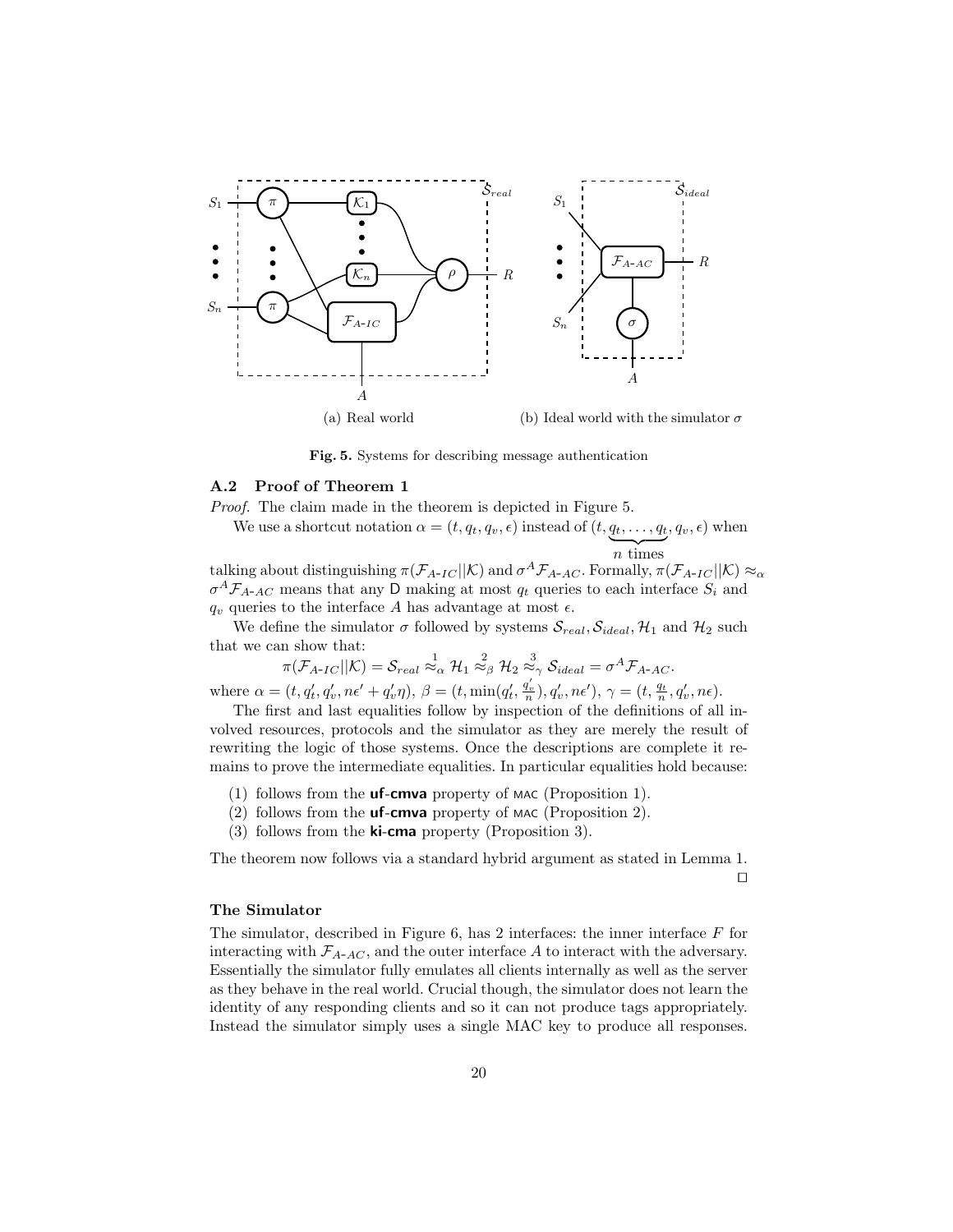We use the KI property of the MAC to show that this is still a valid simulation strategy.

The other crucial difference is that in the ideal world the resource  $\mathcal{F}_{A-AC}$ , by definition, enforces bounds on which messages can be authenticated (i.e. only those which were sent). On the other hand, in the real world where an adversary can cause any message to be authenticated as long as it can supply a corresponding valid tag. We use the unforgeability property of the MAC to show that the two worlds are essentially the same.

INIT:  $k \leftarrow \kappa \mathsf{G}(1^{\lambda}), J \leftarrow \emptyset$ ON (INNER) INTERFACE  $F$ : CASE  $(j, m)$ :  $\tau \leftarrow \text{TAG}_k(m), J \leftarrow J \cup \{(j, m, \tau)\}$ ; output  $(m, \tau)$  on interface A ON (OUTER) INTERFACE A: CASE  $(m, \tau)$ : If  $\exists (j, m, \tau) \in J$  output smallest j on interface F, otherwise output ⊥

Fig. 6. The simulator  $\sigma$ 

# Defining  $S_{real}$  and  $S_{ideal}$

In this section we describe how real and ideal systems behave when seen as single monolithic systems with  $n + 2$  interfaces  $S_1, \ldots, S_n$ , A and R i.e. from the point of view of the distinguisher. In other words in Figure 7 we describe the system  $\mathcal{S}_{real}$  which is obtained by composing all protocols and resources of  $\pi^{S_1} \cdots \pi^{S_n} \rho^R (\mathcal{F}_{A-IC} || \mathcal{K}_1 || \cdots || \mathcal{K}_n)$  (and simplifying some redundant logic as described below). Similarly in Figure 8 we describe  $\mathcal{S}_{ideal}$  which captures the behavior of  $\sigma^A(\mathcal{F}_{A-AC})$ .

INIT: For  $i \in [n]$   $k_i \leftarrow \kappa \mathsf{G}(1^{\lambda})$ ON INTERFACE  $S_i$ : CASE  $(m)$ :  $\tau \leftarrow \text{TAG}_{k_i}(m)$ ; output  $(m, \tau)$  on interface A ON INTERFACE  $A$ : CASE  $(m, \tau)$ : If  $\left( \exists i \in [n] : \text{vRFY}_{k_i}(m, \tau) = \text{Accept} \right)$  then output  $(i, m)$  on outer interface R, otherwise output  $\perp$ 

Fig. 7. The essential functionality  $S_{real}$  of  $\mathcal{F}_{A-IC}$  with protocols for senders and the receiver

INIT:  $k \leftarrow \kappa \mathsf{G}(1^{\lambda}), T \leftarrow \emptyset, counter \leftarrow 0$ ON INTERFACE  $S_i$ : CASE  $(m)$ :  $\tau \leftarrow \text{TAG}_k(m), counter \leftarrow counter + 1, T \leftarrow T \cup \{(counter, i, m, \tau)\};$ output  $(m, \tau)$  on interface A ON INTERFACE  $A$ : CASE  $(m, \tau)$ : If  $\exists (j, i, m, \tau) \in T$  output  $(i, m)$  with the smallest j on interface R, otherwise output  $\perp$ 

Fig. 8. The essential functionality  $S_{ideal}$  of  $\mathcal{F}_{A-AC}$  with  $\sigma$ 

The fact for any distinguisher D we have

$$
\Delta^{\mathsf{D}}(\pi^{S_1}\cdots\pi^{S_n}\rho^R(\mathcal{F}_{A\text{-}IC}||\mathcal{K}_1||\cdots||\mathcal{K}_n),\mathcal{S}_{real})=0 \text{ and } \Delta^{\mathsf{D}}(\sigma^A\mathcal{F}_{A\text{-}AC},\mathcal{S}_{ideal})=0
$$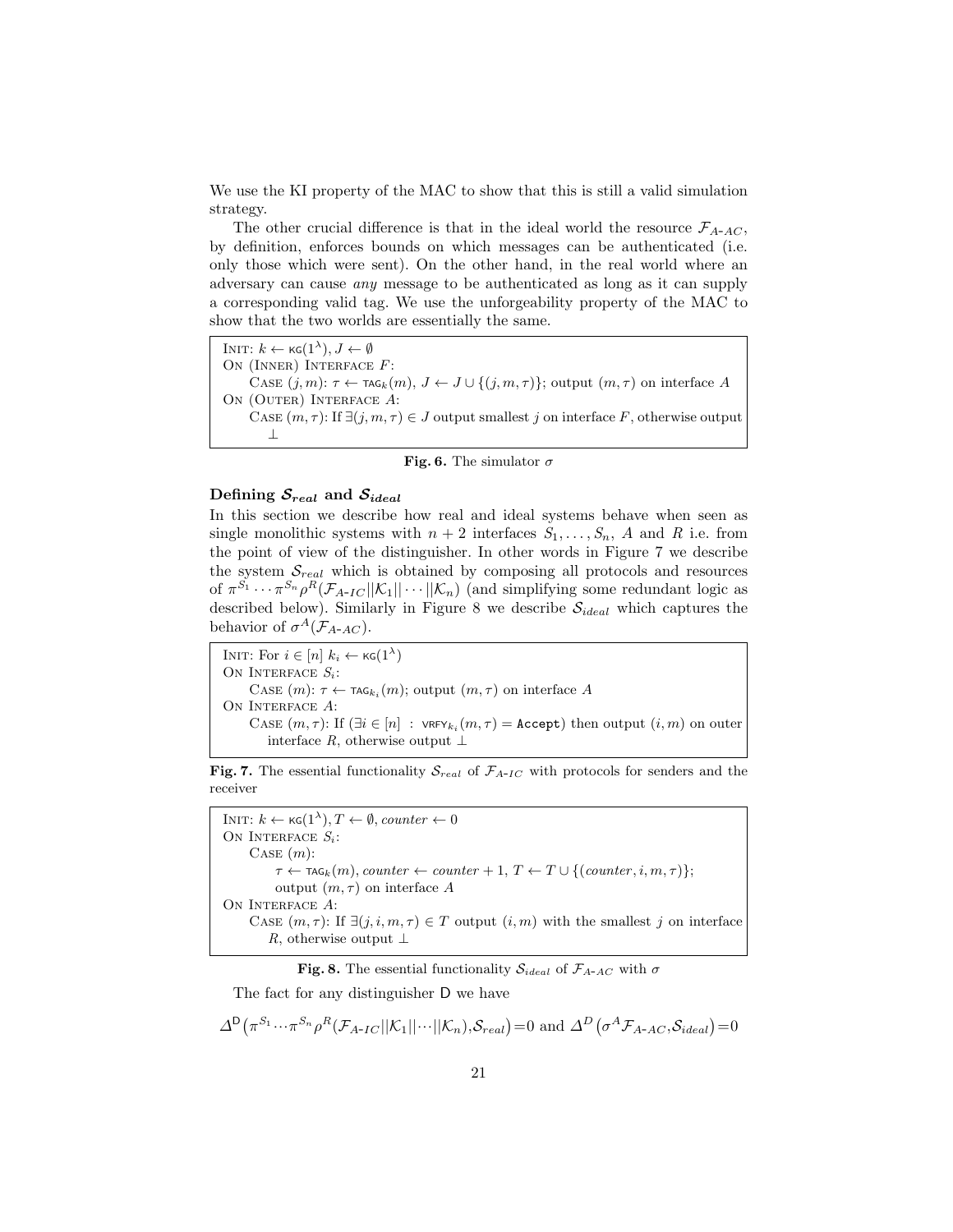follows by inspection of the definitions of resources as in both cases the systems exhibit identical I/O behavior.

# Defining  $\mathcal{H}_1$  and Proving  $\mathcal{S}_{real} \approx \mathcal{H}_1$

We define system  $\mathcal{H}_1$  (see Figure 9 for a detailed description) to be identical to  $\mathcal{S}_{real}$  with the difference that it changes the verification mechanism of messages.

INIT: For  $i \in [n]$   $k_i \leftarrow \kappa \mathsf{G}(1^{\lambda}), M \leftarrow \emptyset$ ON INTERFACE  $S_i$ : CASE  $(m)$ :  $\tau \leftarrow \texttt{TAG}_{k_i}(m), M \leftarrow M \cup \{(i, m, \tau)\};$ output  $(m, \tau)$  on interface A ON INTERFACE  $A$ : CASE  $(m, \tau)$ : If  $\exists (i, m, \tau) \in M$  output  $(i, m)$  on interface R, otherwise output  $\bot$ 

#### **Fig. 9.** Hybrid functionality  $\mathcal{H}_1$

More precisely, it has the following modifications:

- 1. It has a special variable M which keeps track of all messages that have been authenticated. The variable M is initialized with  $\emptyset$  in the INIT stage, and gets a triple  $(i, m, \tau)$  appended whenever the client i authenticates a message m with a tag  $\tau$ .
- 2. When processing a message  $(m, \tau)$  input on interface A, the system  $\mathcal{H}_1$  does not use verification algorithm VRFY of MAC scheme anymore. Instead it checks if for some client i a triple  $(i, m, \tau)$  belongs to M. In the positive case it concludes that for this triple  $\mathsf{vRFY}_{k_i}(m,\tau) = \texttt{Accept}$  anyway and outputs  $i$ on interface R. In the negative case only  $\perp$  is output on interface R.

In this subsection we prove the following proposition.

**Proposition 1.** For  $t, q_t, q_v \in \mathbb{N}$  and  $\epsilon \geq 0$ , if MAC is  $(t, q_t, q_v, \epsilon)$ -uf-cmva secure and has completeness error  $\eta$  then  $S_{real} \approx_{\alpha} \mathcal{H}_1$  where  $\alpha = (t, q_t, q_v, n\epsilon + q_v \eta)$ .

Proof. On the highest level the proof has the following structure. We introduce events  $F$  (for "forgery") and  $E$  (for "completeness error") that may occur when a distinguisher interacts with  $\mathcal{H}_1$ . We show that if events F and E do not occur systems  $\mathcal{H}_1$  and  $\mathcal{S}_{real}$  exhibit the same input/output behavior. Then, we give upper bounds for probabilities  $Pr[F]$  and  $Pr[E]$ . The first probability is upper bounded using the fact that MAC is uf-cmva secure and the latter is upper bounded based on the fact that MAC has sufficiently small completeness error  $\eta$ . Finally, we apply Lemma 2 to upper bound distinguishing advantage for  $\mathcal{H}_1$  and  $S_{real}$ .

We define F to happen when adversary inputs a message  $(m, \tau)$  on interface A such that:

 $\exists i \in [n]$  : VRFY $_{k_i}(m,\tau) = \texttt{Accept}$  and  $(i, m, \tau) \not\in M$ . We define E to happen when adversary inputs a message  $(m, \tau)$  on interface A such that:

 $\exists i \in [n]$  : VRFY $_{k_i}(m,\tau) = \mathtt{Reject}$  and  $(i, m, \tau) \in M$ .

Claim 1. For any D interacting with  $\mathcal{H}_1$  and  $\mathcal{S}_{real}$  if the event  $(F \vee E)$  does not happen in  $\mathcal{H}_1$  then both systems behave the same for D.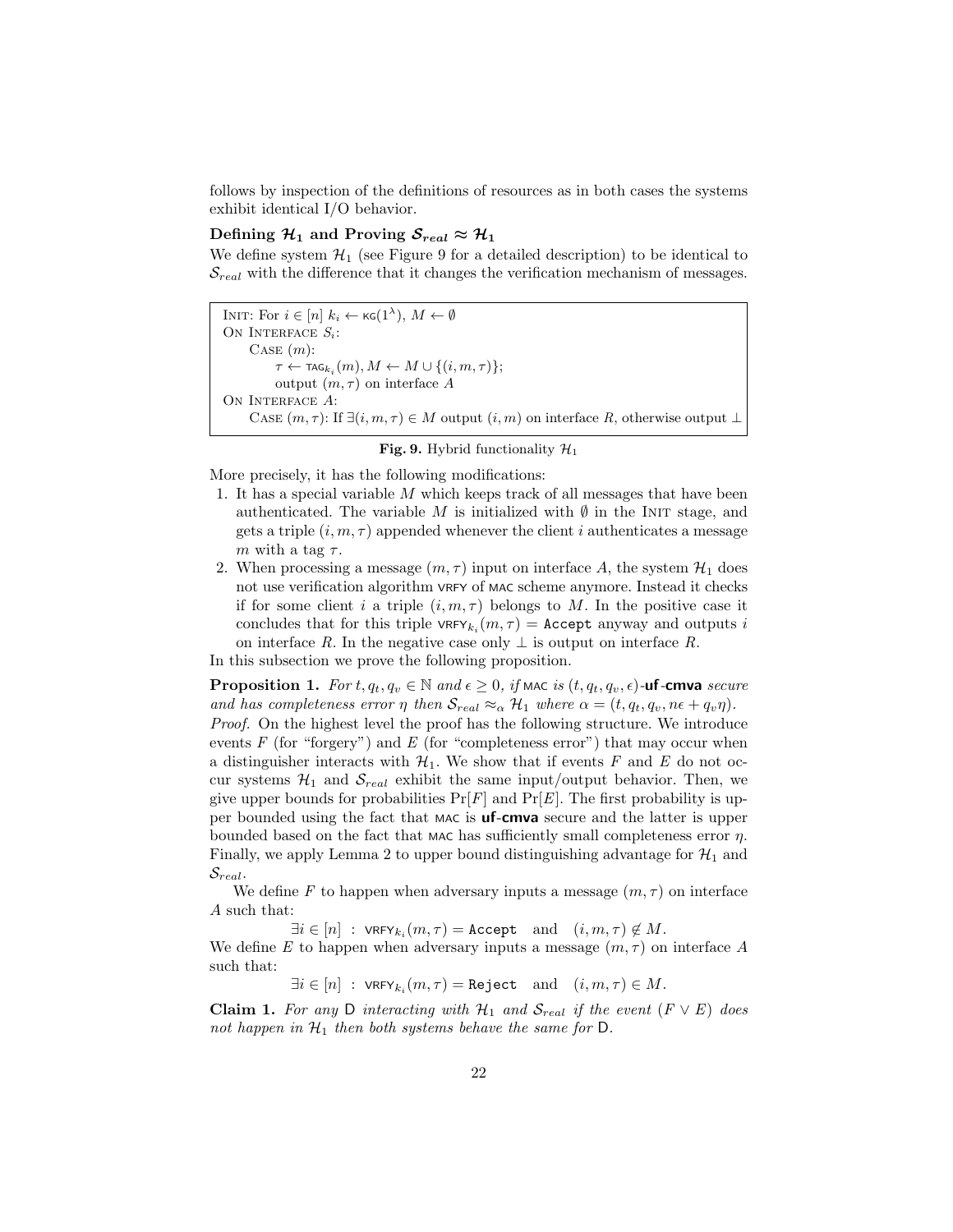*Proof.* If F and E do not occur, then we know that when  $\mathcal{H}_1$  executes the code If  $\exists i \in [n] : (i, m, \tau) \in M$  then output  $(i, m)$  on interface R

the following two facts hold:

 $(\neg F) \quad \forall i \in [n]$  : VRFY $_{k_i}(m,\tau) = \texttt{Accept} \Longrightarrow (i, m, \tau) \in M$ 

 $(\neg E) \quad \forall i \in [n] \; : \; (i, m, \tau) \in M \Longrightarrow \mathsf{vRFY}_{k_i}(m, \tau) = \mathtt{Accept}$ 

We see that two conditions  $(i, m, \tau) \in M$  and  $\text{vRFY}_{k_i}(m, \tau) = \text{Accept}$  are equivalent in this case and hence we can substitute one with another in the definition of  $\mathcal{H}_1$ . If we make such a substitution we get exactly the same system as  $\mathcal{S}_{real}$ . Finally, we have that  $\mathcal{H}_1$  behaves the same as<sup>25</sup>  $\mathcal{S}_{real}$  as long as F and E do not happen.  $\Box$ 

Claim 2. 
$$
Pr[F] \leq n\epsilon
$$
.

*Proof.* We give a reduction  $R(D)$  which wins **uf-cmva** game for MAC with probability  $\frac{\Pr[F]}{n}$ . The reduction R works as follows:

- 1. Given two oracles  $\text{TAG}_k(\cdot)$  and  $\text{VRFY}_k(\cdot, \cdot)$  reduction R samples uniform random  $j \leftarrow [n]$ .
- 2. Reduction R instantiates system  $\mathcal{H}_1$  with the the following two differences: (a) All tag queries for  $k_j$  made by  $\mathcal{H}_1$  are answered with calls to  $\text{TAG}_k(\cdot)$ ; (b) Whenever  $\mathcal{H}_1$  checks that  $(j, m, \tau) \in M$  it queries  $\text{VRFY}_k(\cdot, \cdot)$  oracle with a pair  $(m, \tau)$ .
- 3. Reduction R lets D interact with  $\mathcal{H}_1$ .

The reduction R wins  $\operatorname{Exp}_{\text{MAC}}^{\text{uf-cmva}}(R(D), \lambda)$  game in case F is triggered for  $i = j$ . Assuming F happens, the probability that this condition is met is exactly  $1/n$  (as  $j$  is chosen uniformly and independently of D's view). Hence, the probability that R outputs a valid forgery is at least  $\frac{\Pr[F]}{n}$ . Finally, if D is  $(t', q'_t, q'_v)$ -distinguisher then R(D) is a  $(t', q'_t, q'_v)$ -adversary. Since mac is  $(t, q_t, q_v, \epsilon)$ -uf-cmva secure then  $\frac{\Pr[F]}{n} \leq \epsilon$  as is desired.

Claim 3.  $Pr[E] \leq q_v \eta$ .

Proof. For every individual invocation of the VRFY procedure, the probability that a tag which was produced by the TAG algorithm is not verified is upper bounded by  $\eta$ . In total VRFY algorithm is invoked at most  $q_v$  times, so the probability of at least one completeness error happening is upper bounded by  $q_v \eta$ .

Now we use Lemma 2 to upper bound distinguishing advantage of D as  $\Delta^{D}(\mathcal{H}_{1}, \mathcal{S}_{real}) \leq \Pr[F \vee E]$  which is smaller or equal to  $n\epsilon + q_{v}\eta$ .

## Defining  $\mathcal{H}_2$  and Proving  $\mathcal{H}_1 \approx \mathcal{H}_2$

We define system  $\mathcal{H}_2$  to be identical to  $\mathcal{S}_{ideal}$  with the difference that it has n keys instead of 1. We notice that the system  $\mathcal{H}_2$  is different from  $\mathcal{H}_1$  in employing counter to count the authenticated messages.

**Proposition 2.** For any  $t, q_t, q_v \in \mathbb{N}$  and  $\epsilon \geq 0$ , if mac is  $(t, q_t, q_v \epsilon)$ -uf-cmva secure then  $\mathcal{H}_1 \approx_\alpha \mathcal{H}_2$  where  $\alpha = (t, \min(q_t, q_v/n), q_v, n\epsilon)$ .

 $^{25}$ Formally: exhibits the same I/O distribution as...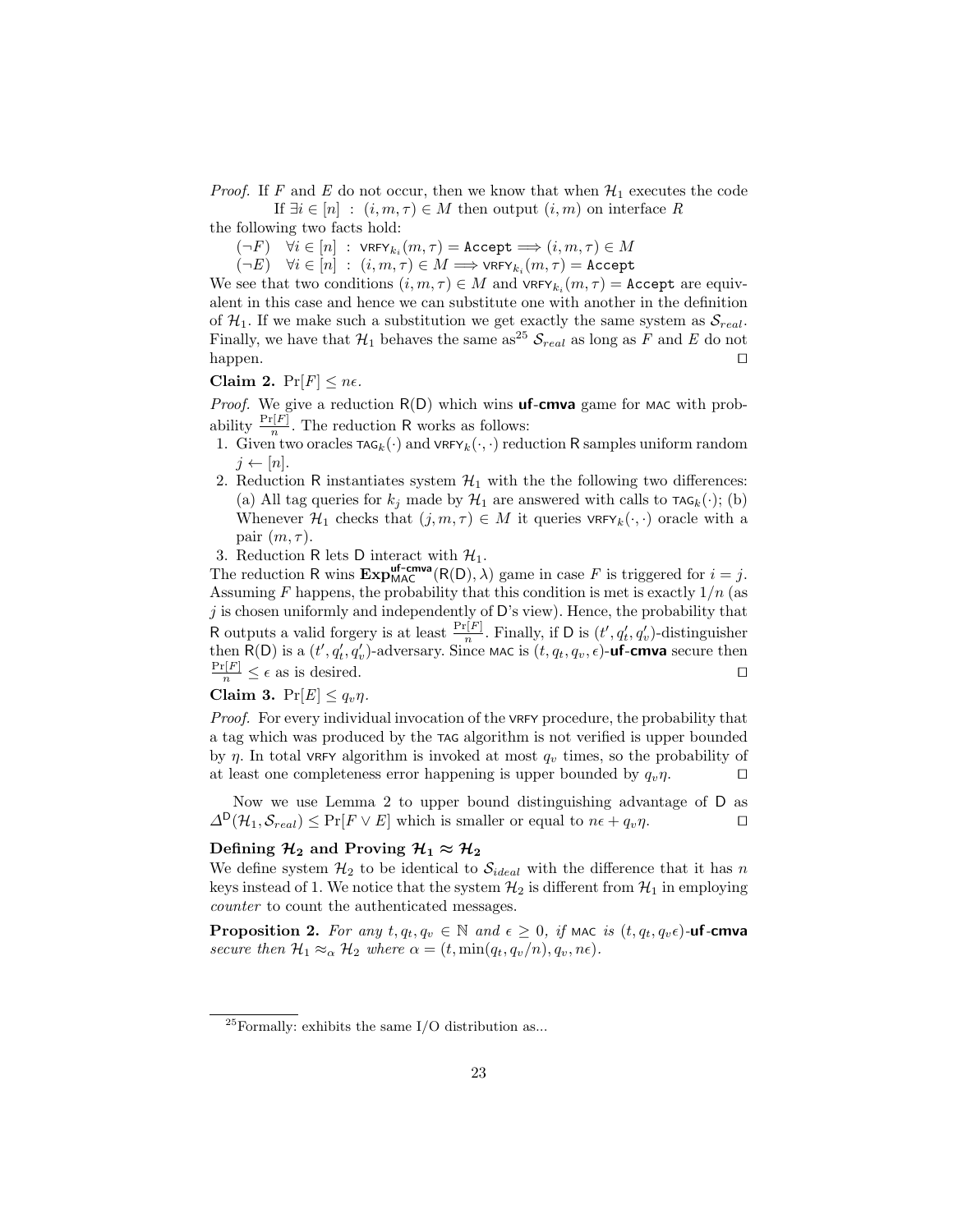INIT: For  $i \in [n]$   $k_i \leftarrow \kappa \mathsf{G}(1^{\lambda}), T \leftarrow \emptyset$ ON INTERFACE  $S_i$ : CASE  $(m)$ :  $\tau \leftarrow \text{TAG}_{k_i}(m), counter \leftarrow counter + 1, T \leftarrow T \cup \{(counter, i, m, \tau)\};$ output  $(m, \tau)$  on interface A ON INTERFACE  $A$ : CASE  $(m, \tau)$ : If  $\exists (i, i, m, \tau) \in T$  output  $(i, m)$  with the smallest j on interface R, otherwise output  $\perp$ 

#### Fig. 10. Hybrid functionality  $\mathcal{H}_2$

Proof. On the highest level the proof has the following structure. We introduce event  $F$  (for "cross-forgery") that may occur when a distinguisher interacts with  $\mathcal{H}_2$ . We show that if event F does not occur systems  $\mathcal{H}_1$  and  $\mathcal{H}_2$  exhibit the same input/output behavior. Then, we give upper bounds for probability  $Pr[F]$  using the fact that MAC is **uf-cmva** secure. Finally, we apply Lemma 2 to upper bound distinguishing advantage for  $\mathcal{H}_1$  and  $\mathcal{H}_2$ .

We define F to happen when a new entry  $(j, i, m, \tau)$  is added to T such that an entry  $(j', i', m, \tau)$  is already in T for some  $i' \neq i$ .

**Claim 4.** For any D interacting with  $\mathcal{H}_1$  and  $\mathcal{H}_2$  if the event F does not happen in  $\mathcal{H}_2$  then both systems behave the same for  $D$ .

*Proof.* In this case we have that the variable *counter* is irrelevant for the  $\mathcal{H}_2$ 's behavior. After removing it, we get exactly  $\mathcal{H}_1$ .

Claim 5.  $Pr[F] \leq n\epsilon$ .

*Proof.* The proof is similar to one in Claim 2. We give a reduction  $R(D)$  which wins **uf-cmva** game for MAC with probability  $\frac{Pr[F]}{n}$ . The reduction R works as follows:

- 1. Given two oracles  $\text{TAG}_k(\cdot)$  and  $\text{VRFY}_k(\cdot, \cdot)$  reduction R samples uniform random  $i \leftarrow [n]$ .
- 2. Reduction R instantiates system  $\mathcal{H}_2$  with the the following two differences: (a) All tag queries for  $k_j$  made by  $\mathcal{H}_2$  are answered with calls to  $\text{TAG}_k(\cdot)$ ; (b) Whenever  $\mathcal{H}_2$  produces a new tag  $\tau$  for a message m for identity different from j it queries  $\text{VRFY}_k(\cdot, \cdot)$  oracle with a pair  $(m, \tau)$ .
- 3. Reduction R lets D interact with  $\mathcal{H}_2$ .

The reduction R wins  $\mathbf{Exp}_{\mathsf{MAC}}^{\mathsf{uf-cmwa}}(R(D), \lambda)$  game in case cross-forgery event F is triggered for the  $j<sup>th</sup>$  sender. Assuming F happens, the probability that this condition is met is exactly  $1/n$  (as j is chosen uniformly and independently of D's view). Hence, the probability that R produces a valid cross-forgery is at least  $\Pr[F]$  $\frac{f_1[F]}{n}$ . Finally, if D is  $(t', q'_t, q'_v)$ -distinguisher then R(D) is a  $(t', q'_t, nq'_t)$ -adversary. Since MAC is  $(t, q_t, q_v, \epsilon)$ -uf-cmva secure then  $\frac{\Pr[F]}{n} \leq \epsilon$  as is desired.

Finally, we conclude that  $\alpha = (t, \min(q_t, q_v/n), q_v, n\epsilon)$ .

# Prove that  $\mathcal{H}_2 \approx \mathcal{S}_{ideal}$

In this section we prove that the system  $\mathcal{H}_2$  is indistinguishable from  $\mathcal{S}_{ideal}$ . The only difference between two systems is that  $\mathcal{H}_2$  uses n keys to tag messages instead of one as  $\mathcal{S}_{ideal}$ .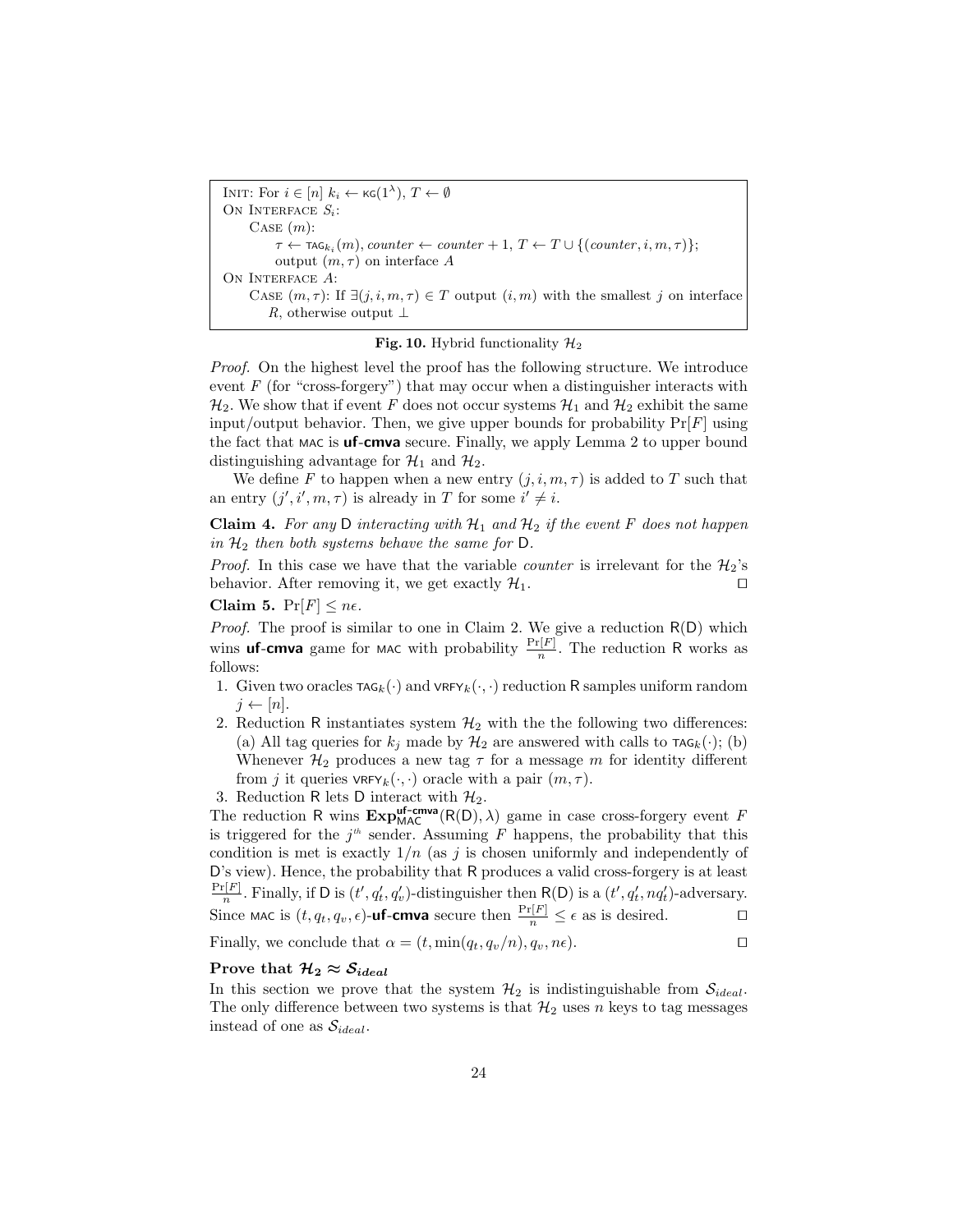**Proposition 3.** For any  $t, q_t, q_v \in \mathbb{N}$  and  $\epsilon \geq 0$ , if MAC is  $(t, q_t, \epsilon)$ -ki-cma secure then  $\mathcal{H}_2 \approx_{\alpha} \mathcal{S}_{ideal}$  where  $\alpha = (t, \frac{q_t}{n}, q_v, n\epsilon)$ .

*Proof.* We prove this proposition by a standard hybrid argument with  $n-2$  intermediate systems. In order to describe intermediate systems we use the following notation. By  $L := [k_1, \ldots, k_n]$  we denote a list of  $\tau$ AG oracles corresponding to the keys  $k_1, \ldots, k_n$ . For some list L of n TAG oracles we define  $\mathcal{Q}(L)$  to be a system identical to  $\mathcal{H}_2$  with the following difference: for all i, it substitutes calls to oracle  $\text{TAG}_{k_i}$  with calls to the  $i^{\text{th}}$  oracle in the list L. For each  $i \in [n]$ , we define the following "intermediate" lists of oracles  $L_i = [k, \ldots, k]$  $i \times i$  $, k_{i+1}, k_{i+2}, \ldots, k_n].$  In

particular we have that  $\mathcal{Q}(L_1) = \mathcal{H}_2$  and  $\mathcal{Q}(L_n) = \mathcal{S}_{ideal}$ .

**Lemma 3.** For any  $t, q_t, q_v \in \mathbb{N}, \epsilon \geq 0$  and  $i \in [n-1]$ , if mac is  $(t, q_t, \epsilon)$ -ki-cma secure then  $Q(L_i) \approx_{\alpha_i} Q(L_{i+1})$  where  $\alpha_i = (t, \frac{q_i}{i}, q_v, \epsilon)$ .

Proof. We prove Lemma by presenting a reduction R which, given a distinguisher D for  $\mathcal{Q}(L_i)$  and  $\mathcal{Q}(L_{i+1})$  with some advantage, wins the **ki-cma** game with at least the same advantage. The reduction R(D) works as follows:

- 1. R is given two oracles  $[k_0]$  and  $[k_b]$ .
- 2. For each  $j \in [i + 2, n]$  reduction R generates  $k_j \leftarrow \kappa \mathsf{G}(1^{\lambda})$ .
- 3. The reduction R creates the list of oracles  $L := [k_0, \ldots, k_0]$  $\frac{1}{i + \text{times}}$  $,k_b, k_{i+2}, \ldots, k_n].$
- i times 4. The reduction R instantiates system  $\mathcal{Q}(L)$  and lets D interact with it. Whenever D outputs a bit  $b'$ , R outputs  $b'$  as well.

It remains to notice that if  $b = 0$  then R perfectly simulates D interacting with  $\mathcal{Q}(L_i)$  and when  $b = 1$  then R perfectly simulates D interacting with  $\mathcal{Q}(L_{i+1})$ . Finally, if D is  $(t', q'_t, q'_s)$ -distinguisher then R(D) is a  $(t', iq'_t)$ -adversary. The factor (*i*) appears before  $q'_t$  because the  $\tau$ AG oracle of  $k_0$  can be called  $q'_t$  times when it is addressed as any of the first i oracles of  $L_i$  or  $L_{i+1}$ .

Due to the Lemma above we get the following sequence of indistinguishability statements

 $\mathcal{H}_2 = \mathcal{Q}(L_1) \approx_{\alpha_1} \mathcal{Q}(L_2) \approx_{\alpha_2} \cdots \approx_{\alpha_{n-1}} \mathcal{Q}(L_n) = \mathcal{S}_{ideal}.$ It remains to notice that according to Lemma 1 this implies  $\mathcal{H}_2 \approx_{\alpha} \mathcal{S}_{ideal}$  where  $\alpha = (t, \frac{q_t}{n}, q_v, n\epsilon).$  $\Box$ 

## A.3 Optimistic Verification

We describe a trade-off which potentially allows us to greatly improve the receivers efficiency without impacting the security of the protocol but at the added cost of a stateful sender in certain real world applications. In particular by maintaining synchronized state between sender and receiver we reduce the cost of receiving a message in the (optimistic but often realistic) case when the adversary did not tamper with messages en-route from  $n$  MAC verifications to 1 verification and a PRG evaluation since the last synchronization.

Very briefly, a seed  $s_i \in S$  for PRG  $g : S \to S \times R$  is shared between each sender and the receiver. For each message sent the PRG is evaluated  $g(s_i)$  =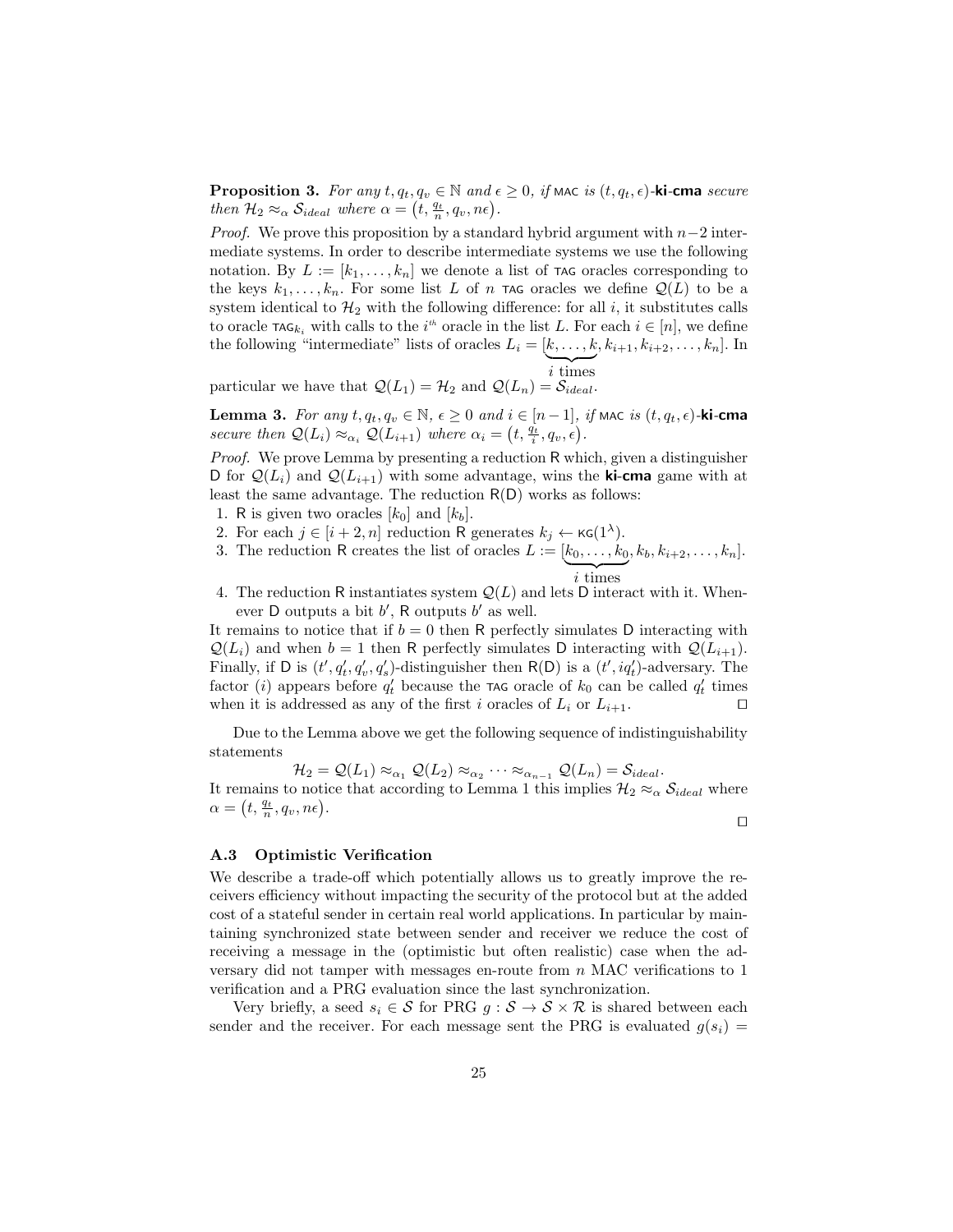$(s'_i,r)$ , the seed updated  $s_i \leftarrow s'_i$  and the value  $(m,\tau,r)$  is sent. The receiver maintains a table with entries  $(i, k_i, s_i, r)$ . Upon receiving  $(m, \tau, \bar{r})$  it checks for an entry with matching  $\bar{r}$  and, if found, whether  $\mathsf{vRFY}_{k_i}(m,\tau) = \mathtt{true}$ . If so it evaluates  $g(s_i) = (s'_i, r')$ , updates the entry to  $(i, k_i, s'_i, r')$  and outputs  $(i, m)$ . Anonymity is preserved since the output of a PRG is pseudo-random and thus indistinguishable between seeds and no value of  $r$  is reused for the same seed.

From a theoretical perspective no security is lost. But from a practical perspective the solution helps in a setting where messages are usually delivered undisturbed and/or where re-synchronization between sender and receiver can be performed in a non-anonymous environment. A similar idea was introduced in the context of RFID authentication in [BLdMT09] but using a different technique. In comparison, our main drawback is that we require a stateful sender<sup>26</sup> and the adversary is now able to desynchronize sender and receiver to the (limited) effect of forcing them to revert to the old verification procedure (for that sender only) until a resynchronization procedure is performed. On the other hand our approach requires less computation on the sender side and more significantly does not require the receiver to (pre)compute  $n$  PRF values so as to update its database after each successful authentication session.

## A.4 Proof of Theorem 2

*Proof.* We use the same shortcut notation  $\alpha = (t, q_t, q_v, \epsilon)$  in the context of distinguishing  $\pi(\mathcal{F}_{A-IC}||\mathcal{K})$  and  $\sigma^A\mathcal{F}_{A-SC}$  as in the proof of Theorem 1 in Appendix A.2.

We define the simulator  $\sigma$  followed by two systems  $\mathcal{S}_{real}, \mathcal{S}_{ideal}$  and a hybrid  $H$  such that we can show that:

 $\pi(\mathcal{F}_{A\text{-}IC}||\mathcal{K}) = \mathcal{S}_{real} \stackrel{1}{\approx}_{\alpha} \mathcal{H}_1 \stackrel{2}{\approx}_{\beta} \mathcal{H}_2 \stackrel{3}{\approx}_{\gamma} \mathcal{S}_{ideal} = \sigma^A \mathcal{F}_{A\text{-}SC}.$ where  $\alpha = (t, \min(q'_t, q'_v), q'_v, 4\ell n\epsilon' + \ell q'_v \eta + \frac{q'_t}{|\mathcal{M}'|}), \ \beta = (t, \min(q'_t, \frac{q'_v}{n}), q'_v, 2n\epsilon'),$  $\gamma = (t, \frac{q_t}{\ell n}, q'_v, 2\ell n\epsilon).$ 

The first and last equalities follow by inspection of the definitions of all involved resources, protocols and the simulator as they are merely the result of rewriting the logic of those systems. Once the descriptions are complete it remains to prove the intermediate equalities. In particular equalities hold because:

- (1) follows from the **uf-cmva** property of MAC (Proposition 4).
- (2) follows from the **uf-cmva** property of MAC (Proposition 5).
- (3) follows from the **ki-cma** property (Proposition 6).

The theorem now follows via a standard hybrid argument as stated in Lemma 1.

 $\Box$ 

#### The Simulator

We define the simulator  $\sigma$  in Figure 11, similar to the one in Section A.2.

 $^{26}\rm{We}$  note that for lightweight devices such as RFID and USIM cards in mobile phones maintaining state may be considered less expensive then sampling random values in which case this is not an added requirement since presumably a stateful PRG will already be used to implement the randomness required for the tagging operation.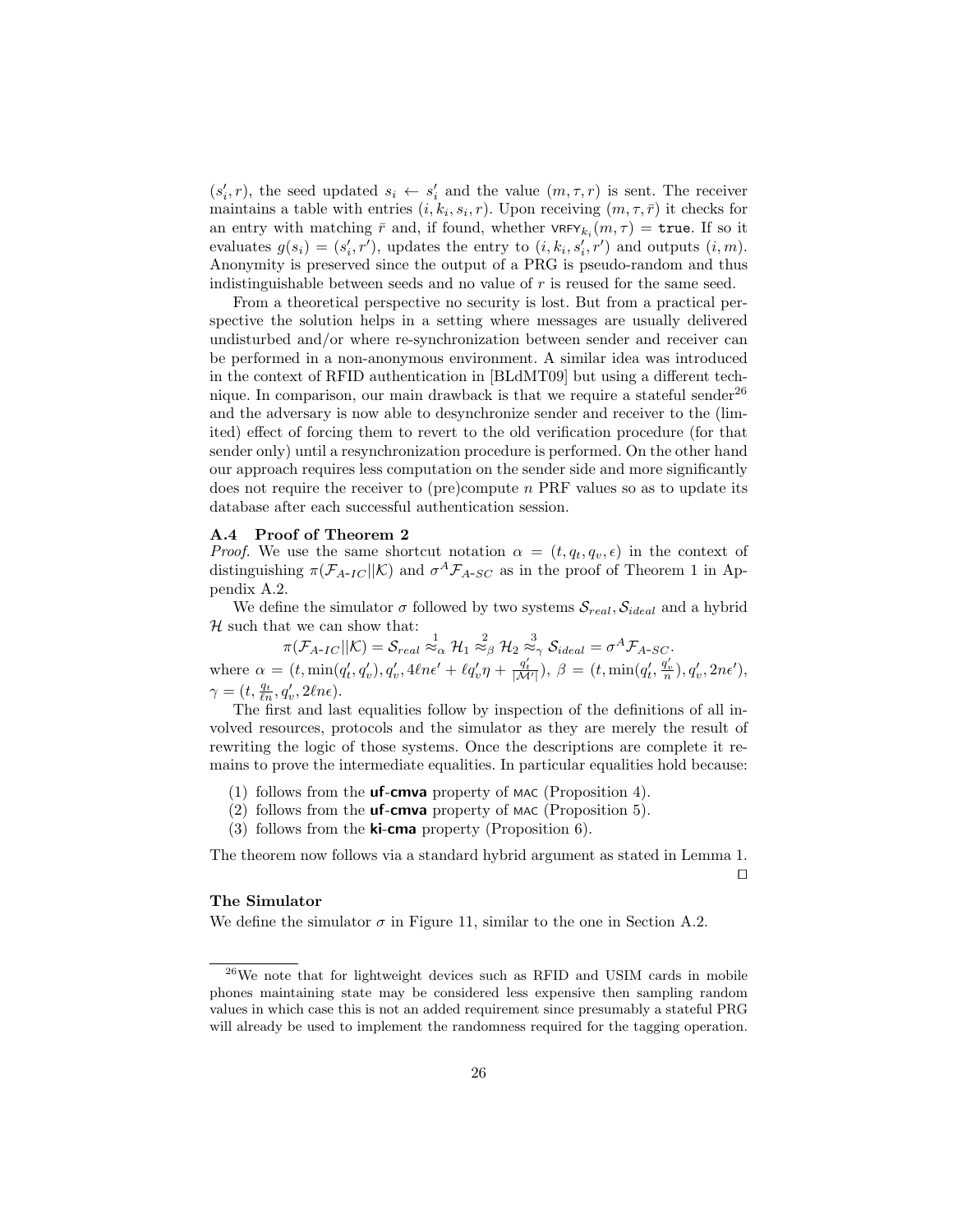INIT:  $k \leftarrow \kappa \mathsf{G}(1^{\lambda}), J \leftarrow \emptyset$ ON (INNER) INTERFACE  $F$ : CASE  $(j, |m|): r \leftarrow_R \mathcal{M}', e \leftarrow (r, \{\text{TAG}_k(r, i)\}_{i \in [|m|]})$ ,  $J \leftarrow J \cup \{(j, e)\}$ ; output  $(j, e)$ on interface A ON (OUTER) INTERFACE A: CASE  $(e)$ : If  $\exists (j,e) \in J$  output smallest j on interface  $\mathcal{F}_{A-AC}$ , otherwise output  $\bot$ 

#### Fig. 11. The simulator  $\sigma$

## Defining  $S_{real}$  and  $S_{ideal}$

In this section we describe how systems real and ideal systems behave when seen as single monolithic systems with  $n + 2$  interfaces  $S_1, \ldots, S_n$ , A and R i.e. from the point of view of the distinguisher. In other words in Figure 12 we describe the system  $\mathcal{S}_{real}$  which is obtained by composing all protocols and resources of  $\pi^{S_1} \cdots \pi^{S_n} \rho^R (\mathcal{F}_{A-IC} || \mathcal{K}_1 || \cdots || \mathcal{K}_n)$  (and simplifying some redundant logic as described below). Similarly in Figure 13 we describe  $\mathcal{S}_{ideal}$  which captures the behavior of  $\sigma^A(\mathcal{F}_{A-SC})$ .

INIT: For  $i \in [n], k_0^i, k_1^i \leftarrow \kappa \mathsf{G}(1^{\lambda})$ ON INTERFACE  $S_i$ : CASE  $(m)$ :  $r \leftarrow_R \mathcal{M}'$ ,  $e \leftarrow (r, \{\text{TAG}_{k_{m_j}^i}(r, j)\}_{j \in [|m|]})$ ; output e on interface A ON INTERFACE  $A$ : CASE  $(r, \tau, \ldots, \tau_{\ell})$ :  $\text{If } (\exists i \in [n], m \in \{0,1\}^\ell \ : \ \forall j \in [\ell] \text{ with } r_{k^i_{m_j}}(r, \tau_j) = \texttt{Accept}) \text{ then output}$  $(i, m)$  (with the smallest such i) on outer interface R Otherwise output  $\perp$  on outer interface R

Fig. 12. The essential functionality  $S_{real}$  of  $\mathcal{F}_{A-IC}$  with protocols for senders and the receiver

INIT:  $M \leftarrow \emptyset$ , counter  $\leftarrow 0$ ,  $k \leftarrow \kappa \mathsf{G}(1^{\lambda})$ ON INTERFACE  $S_i$ : CASE  $(m)$ : counter  $\leftarrow$  counter  $+1, r \leftarrow_R M', e \leftarrow (r, \{ \text{TAG}_{k_{m_j}^i}(r, j) \}_{j \in [|m|]}),$  $M \leftarrow M \cup \{ (counter, i, m, e) \};$  output e on interface A ON INTERFACE  $A$ : CASE  $(e)$ : If  $\exists (j, i, m, e) \in J$  output  $(i, m)$  with the smallest j on interface R, otherwise output ⊥

**Fig. 13.** The essential functionality  $S_{ideal}$  of  $\mathcal{F}_{A-SC}$  with  $\sigma$ 

## Defining  $\mathcal{H}_1, \mathcal{H}_2$  and Proving  $\mathcal{S}_{real} \approx \mathcal{H}_1 \approx \mathcal{H}_2 \approx \mathcal{S}_{ideal}$

We define system  $\mathcal{H}_1$  (see Figure 14 for a detailed description) to be identical to  $\mathcal{S}_{real}$  with the difference that it changes the verification mechanism of messages.

More precisely, it has the following modifications:

1. It has a special variable M which keeps track of all ciphertexts that have been sent. The variable  $M$  is initialized with  $\emptyset$  in the INIT stage, and gets a triple  $(i, m, e)$  appended whenever the client i encrypts m as e.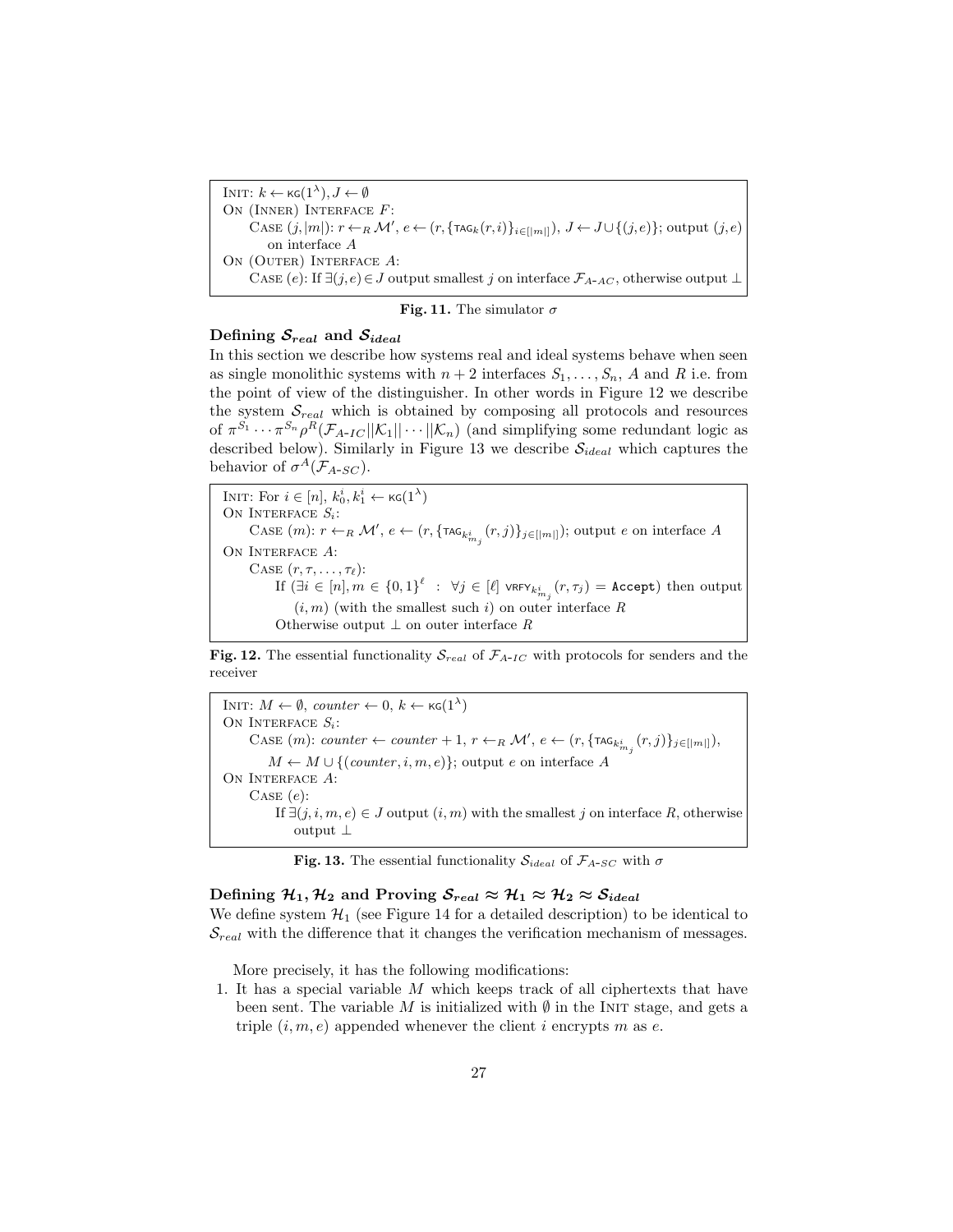INIT: For  $i \in [n], k_0^i, k_1^i \leftarrow \kappa \mathsf{G}(1^{\lambda}), M \leftarrow \emptyset$ ON INTERFACE  $S_i$ : CASE  $(m)$ : Case  $(m)$ :  $r \leftarrow_R \mathcal{M}'$ ,  $e \leftarrow (r, \{\text{tag}_{k_{m_j}^{i}}(r, j)\}_{j \in [|m|]})$ ,  $M \leftarrow M \cup \{(i, m, e)\};$  output e on interface A ON INTERFACE A: CASE  $(e)$ : If  $\exists (i, m, e) \in M$  output  $(i, m)$  on interface R, otherwise output  $\bot$ 

#### Fig. 14. Hybrid functionality  $\mathcal{H}_1$

2. When processing a ciphertext e input on interface A, the system  $\mathcal{H}_1$  does not use verification algorithm VRFY of MAC scheme anymore. Instead it checks if for some client i and a message m a triple  $(i, m, e)$  belongs to M. In the positive case it concludes e is an encoding of m by the sender  $S_i$  and outputs  $(i, m)$  on interface R. In the negative case only  $\perp$  is output on interface R.

**Proposition 4.** For  $t, q_t, q_v \in \mathbb{N}$  and  $\epsilon \geq 0$ , if MAC is  $(t, q_t, q_v, \epsilon)$ -uf-cmva secure and has completeness error  $\eta$  then  $\mathcal{S}_{real} \approx_{\alpha} \mathcal{H}_1$  where  $\alpha = \Big(t, \min(q_t, q_v), q_v, 4\ell n \epsilon + \ell q_v \eta + \frac{q_t}{|\mathcal{M}'|}\Big).$ 

Proof. The proof is similar to the one for Proposition 1. Next we highlight the main differences:

- 1. The probability of not verifying correct message is  $\ell q_v \eta$ .
- 2. The probability of forging a message which was not sent is  $2\ell n\epsilon$ .
- 3. There is now probability of having two messages with the same randomness which is  $\frac{q_t}{|\mathcal{M}'|}$ .
- 4. The probability that an entry  $\tau_i$  in ciphertext e is good for both  $k_0, k_1$  is at most  $2\ell n\epsilon$  for  $(t, q_t, q_t)$ -adversary.

$$
\square
$$

The system  $\mathcal{H}_2$  is defined in the similar spirit as before by introducing a counter  $j$  for each message sent secretly.

**Proposition 5.** For any  $t, q_t, q_v \in \mathbb{N}$  and  $\epsilon \geq 0$ , if mac is  $(t, q_t, q_v \epsilon)$ -uf-cmva secure then  $\mathcal{H}_1 \approx_\alpha \mathcal{H}_2$  where  $\alpha = (t, \min(q_t, q_v/n), q_v, 2n\epsilon)$ .

*Proof.* As before we introduce cross-forgery event for a ciphertext  $e$  in case it can be ciphertext for two different senders. The analysis is the same, we put the oracle in place of the random tag used to encode the first of the message.  $\square$ 

**Proposition 6.** For any  $t, q_t, q_v \in \mathbb{N}$  and  $\epsilon \geq 0$ , if MAC is  $(t, q_t, \epsilon)$ -ki-cma secure then  $\mathcal{H}_2 \approx_{\alpha} \mathcal{S}_{ideal}$  where  $\alpha = (t, \frac{q_t}{\ell n}, q_v, 2\ell n \epsilon)$ .

*Proof.* We do a longer hybrid argument now, consisting of  $2\ell n$  times substitution, similar to Proposition 3.  $\Box$ 

# A.5 Proof of Theorem 3

The formal description of our insecure broadcast resource and the client and server protocols can be found in Figures 15, 16 and 17 respectively.

The remainder of this section is dedicated to proving Theorem 3.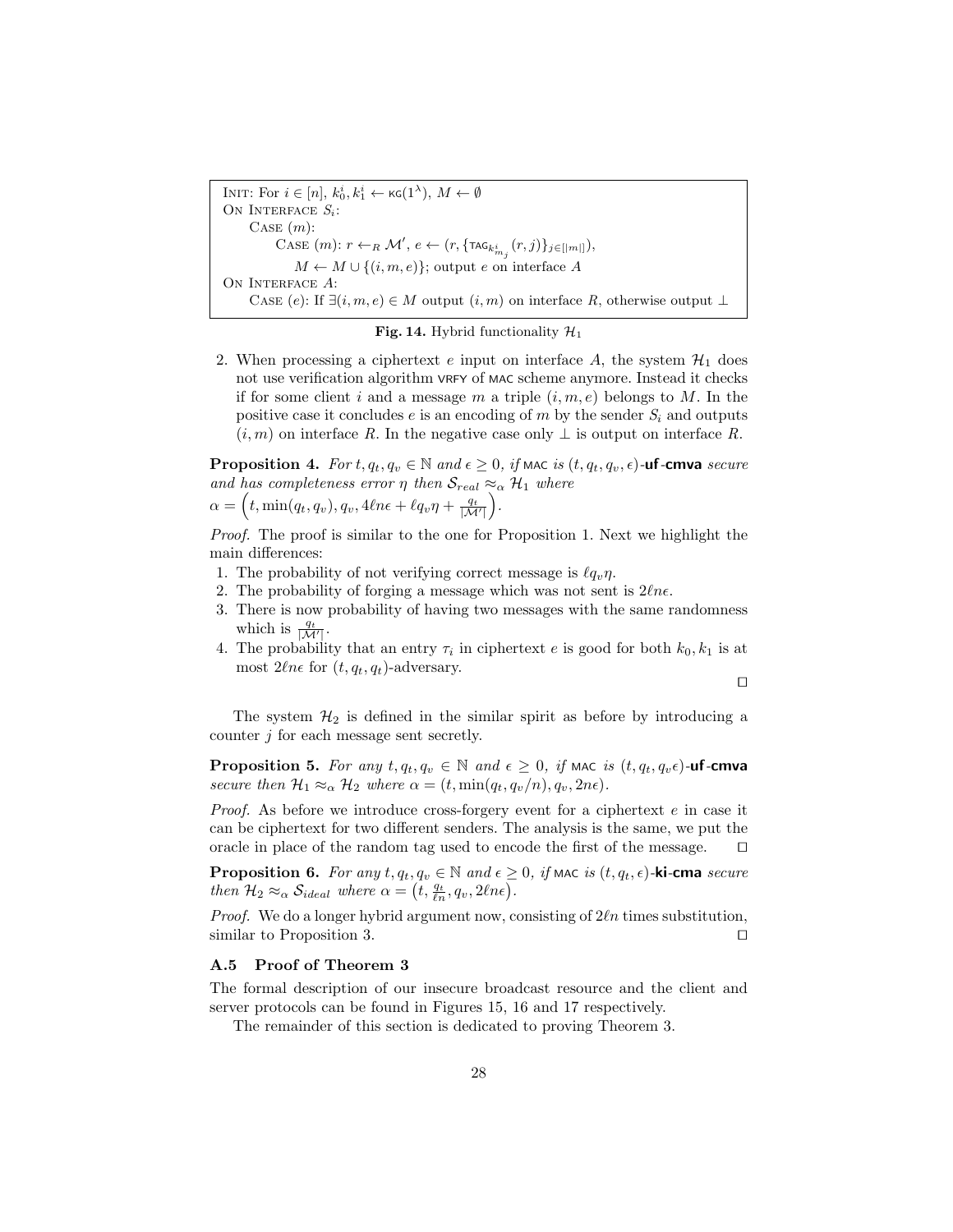ON INTERFACE  $S$ : CASE  $(m)$ : Output m on interface A ON INTERFACE  $A$ : CASE  $(m)$ : Output m on interfaces  $R_1, \ldots, R_n$ 

Fig. 15. The insecure broadcast channel  $\mathcal{F}_{IB}$ 

| INIT: buffer $\leftarrow \perp$                                                                   |
|---------------------------------------------------------------------------------------------------|
| ON INTERFACE $R_i$ of $\mathcal{F}_{IB}$ :                                                        |
| CASE $(m)$ : buffer $\leftarrow$ m                                                                |
| ON OUTER INTERFACE:                                                                               |
| CASE (RESPOND): If (buffer $\neq \perp$ ) then set buffer $\leftarrow \perp$ and output buffer on |
| interface $S_i$ of $\mathcal{F}_{A-AC}$                                                           |

Fig. 16. The  $i^{th}$  client protocol  $\pi$ 

| CASE $(i, m)$ : If $(re \neq \perp)$ and $(re = m)$ then set $rc \leftarrow \perp$ and output i on the |
|--------------------------------------------------------------------------------------------------------|
|                                                                                                        |
|                                                                                                        |

# Fig. 17. The server protocol  $\rho$

*Proof.* We define the simulator  $\sigma$  followed by two systems  $S_{real}, S_{ideal}$  such that  $\pi(\mathcal{F}_{A\text{-}AC}||\mathcal{F}_{IB}) = \mathcal{S}_{real}$ , and  $\mathcal{S}_{ideal} = \sigma^A \mathcal{F}_{A\text{-}EA}$ . Then we prove that  $\Delta^{\textsf{D}}[\mathcal{S}_{real}, \mathcal{S}_{ideal}] \leq \frac{q_s(q_s+q_v)}{|\mathcal{M}|}.$ 

We notice that  $S_{real}$  and  $S_{ideal}$  behave the same as long as rc generated is different from all the messages authenticated so far and the adversary does not guess rc ahead of time. If any of these cases do not happen then  $S_{real}$  may allow the adversary to authenticate and  $\mathcal{S}_{ideal}$  will not. The probability that the server produces two equal random challenges is at most  $\frac{q_s^2}{|\mathcal{M}|}$  and the probability that the adversary guesses a random challenge ahead of time is at most  $\frac{q_v q_s}{|\mathcal{M}|}$ . All that is left is to describe the simulator  $\sigma$ ,  $S_{real}$  and  $S_{ideal}$  which is done below.  $\square$ 

#### The Simulator

A detailed description of the simulator  $\sigma$  can be found in Figure 18. The main goal of the simulator is to maintain a set  $G$  message counters (identifying responses from clients) which can be used to succesfully authenticate in the current session.<sup>27</sup>

# Defining  $S_{real}$  and  $S_{ideal}$

In this section we describe how systems real and ideal behave when seen as single monolithic systems with  $n + 2$  interfaces  $C_1, \ldots, C_n$ , A and S i.e. from

 $^{27}$ In particular once an adversary makes an authentication attempt the set G may be cleared since at most one attempt can be made per session. However this behaviour is already enforced by the server protocol in the real world and by the  $\mathcal{F}_{A-E}$  functionality in the ideal world. Thus clearing  $G$  while technically correct would be redundant.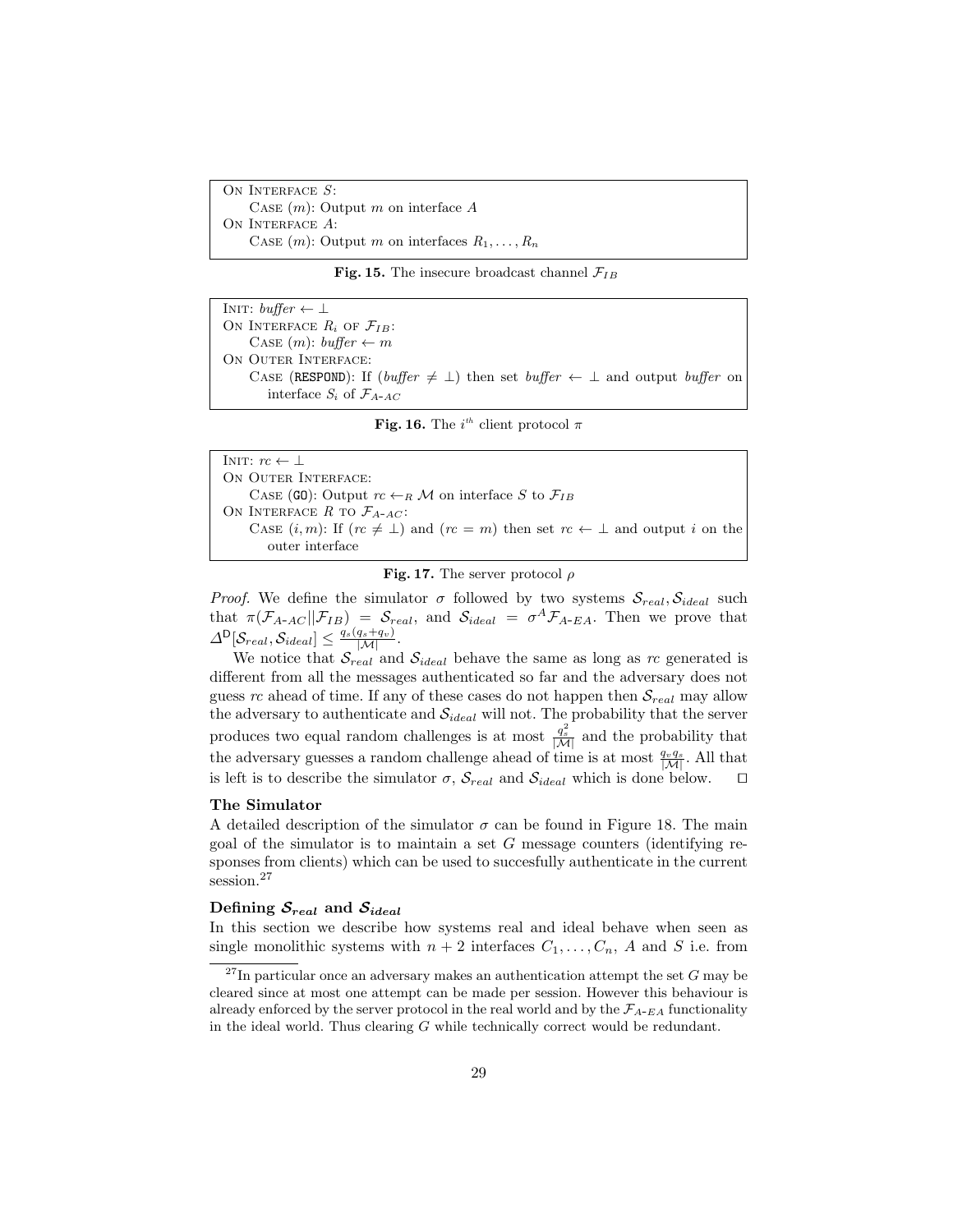the point of view of the distinguisher. In other words in Figure 19 we describe the system  $S_{real}$  which is obtained by composing all protocols and resources of  $\pi^{C_1} \cdots \pi^{C_n} \rho^S(\mathcal{F}_{A-AC}||\mathcal{F}_{IB})$  (and simplifying some redundant logic as described below). Similarly in Figure 20 we describe  $\mathcal{S}_{ideal}$  which captures the behavior of  $\sigma^A(\mathcal{F}_{A-EA}).$